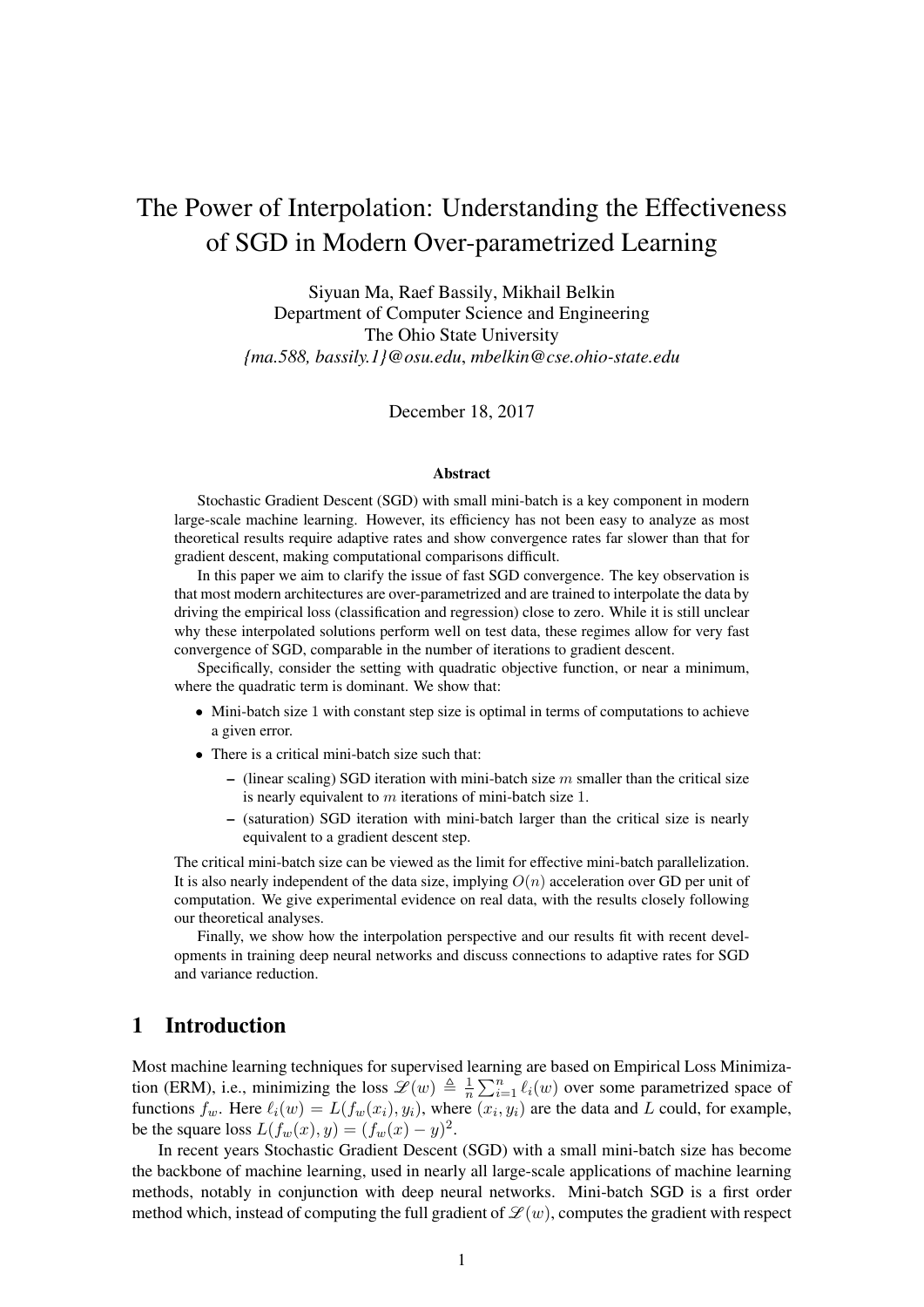to a certain subset of the data points, often chosen sequentially. While in practice SGD consistently outperforms full gradient descent (GD) by a large factor, the theoretical evidence is mixed. SGD requires less computations per iteration, however most analyses suggest that it needs adaptive step sizes and has the rate of convergence that is far slower than that of GD, making computational comparisons difficult.

In this paper we aim to clarify the reasons for the effectiveness of SGD by taking a different perspective. Our key observation is that most of modern machine learning, especially deep learning, relies on classifiers which are trained to achieve near zero classification and regression losses on the training data. Indeed, the goal of achieving near-perfect fit on the training set is stated ex-plicitly by the practitioners as a best practice in supervised learning<sup>[1](#page-1-0)</sup>, see, e.g., the tutorial [\[Sal17\]](#page-14-0). The ability to achieve near-zero loss is provided by over-parametrization. The number of parameters for most deep architectures is very large and often exceeds by far the size of the datasets used for training (see, e.g., [\[CPC16\]](#page-13-0) for a summary of different architectures). There is significant theoretical and empirical evidence that in such over-parametrized systems most or all local minima are also global and hence correspond to the regime where the output of the learning algorithm matches the labels exactly [\[GAGN15,](#page-13-1) [CCSL16,](#page-13-2) [ZBH](#page-14-1)<sup>+</sup>16, [HLWvdM16,](#page-13-3) [SEG](#page-14-2)<sup>+</sup>17, [BFT17\]](#page-13-4). Since continuous loss functions are typically used for training, the resulting function *interpolates* the data<sup>[2](#page-1-1)</sup>, i.e.,  $f_{w^*}(x_i) \approx y_i$ .

While we do not yet understand why these interpolated classifiers generalize so well to unseen data, there is ample evidence for their excellent performance in deep neural networks [\[GAGN15,](#page-13-1) [CCSL16,](#page-13-2) [ZBH](#page-14-1)+16, [HLWvdM16,](#page-13-3) [SEG](#page-14-2)+17, [BFT17\]](#page-13-4), kernels [\[MB17\]](#page-14-3) and boosting [\[SFBL98\]](#page-14-4). In this paper we look at the significant computational implications of this startling phenomenon for stochastic gradient descent.

We start by observing that in the interpolated regime, SGD converges exponentially fast for convex functions. This observation is not new, going back to the Kaczmarz method [\[Kac37\]](#page-13-5) for quadratic functions, more recently analyzed in [\[SV09\]](#page-14-5). For the general convex case it was first proved in [\[MB11\]](#page-14-6), the rate was later improved in [\[NWS14\]](#page-14-7). However, to the best of our knowledge, exponential convergence in that regime has not yet been connected to over-parametrization in modern machine learning. Still, exponential convergence on its own does not allow us to make any comparisons between the computational efficiency of SGD with different mini-batch sizes and full gradient descent as the rate of convergence depends on the mini-batch size  $m$ . This is a key issue as full gradient descent is rarely, if ever, used in practice due to its inefficiency. There have been some attempts to understand the interplay between the mini-batch size and computational efficiency, e.g., [\[TBRS13,](#page-14-8) [LZCS14\]](#page-13-6) in the standard non-interpolated regime. However, in that setting the issue of bridging the exponential convergence of full GD and the much slower convergence rates of mini-batch SGD is difficult to resolve.

We will provide a detailed analysis for the rates of convergence and computational efficiency for different mini-batch sizes and a discussion of its implications in the context of modern machine learning. Specifically, we will consider the setting when the loss function is either quadratic (i.e., kernel or linear methods with the square loss) or a smooth function in a neighborhood of a minimum, where the higher order terms can be ignored<sup>[3](#page-1-2)</sup>. The second setting is likely to be the case in many non-linear situations, including neural networks, once the iteration approaches a global minimum.

Under that assumption we show that:

1. Mini-batch of size 1 with a constant step size is optimal in terms of computations required to achieve a given error. Thus, in a fully sequential computer, first order optimization should

<span id="page-1-1"></span><span id="page-1-0"></span><sup>&</sup>lt;sup>1</sup>Potentially using regularization at a later stage, after a near-perfect fit is achieved.

<sup>&</sup>lt;sup>2</sup>Most of these architectures should be able to achieve perfect interpolation,  $f_w*(x_i) = y_i$ . In practice, of course, it is not possible even for linear systems due to the computational and numerical limitations.

<span id="page-1-2"></span><sup>&</sup>lt;sup>3</sup>In deep learning, pre-training/warmup techniques attempt to find an initial point near an optimal solution [\[Sal17,](#page-14-0)  $GDG+17$  $GDG+17$ ].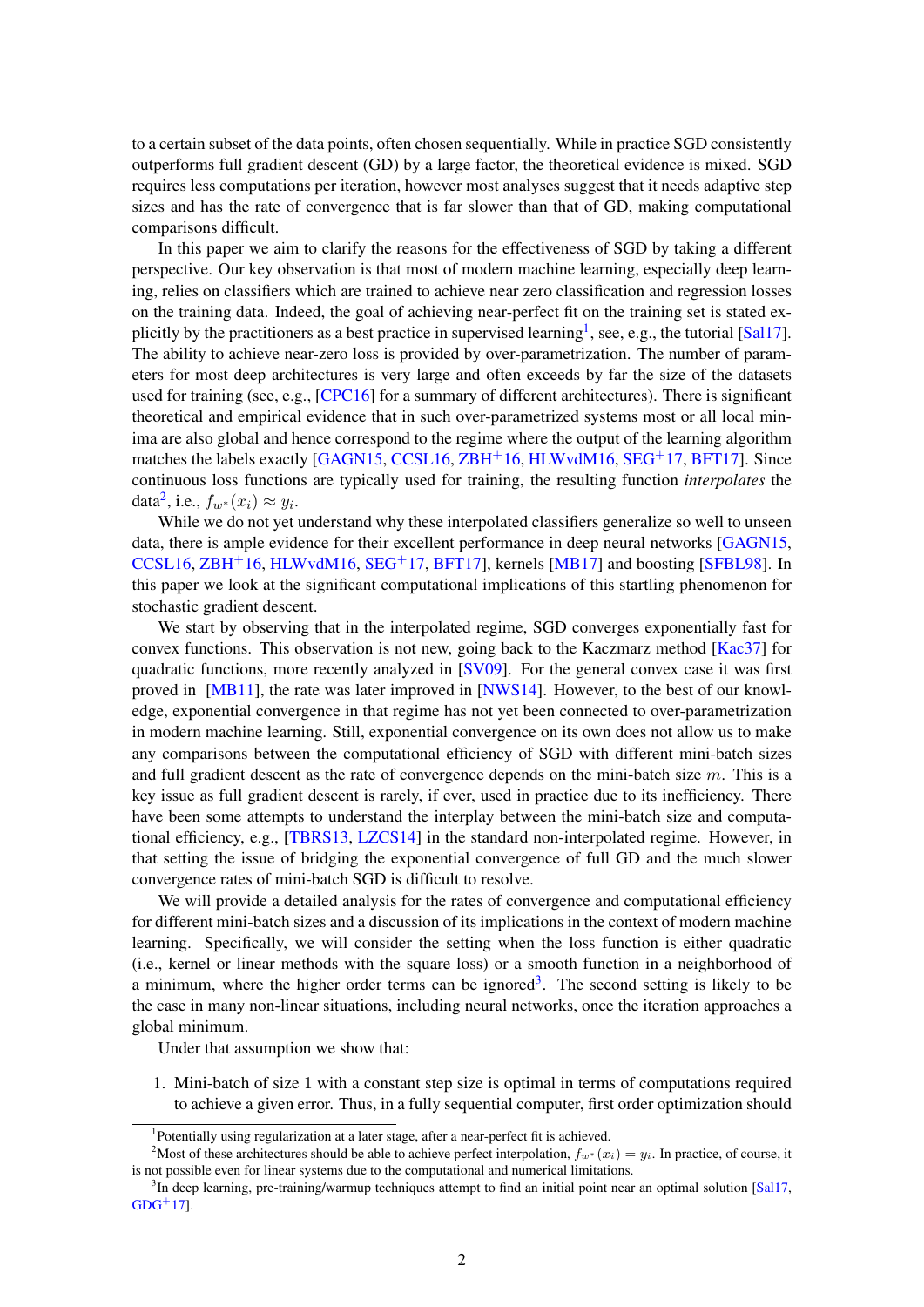be implemented as a sequence of gradient descents one data point at a time (cf. the classical Perceptron algorithm and the Kaczmarz method).

- 2. Let  $m^* = \frac{trH}{\lambda_1 (H)}$  $\frac{trH}{\lambda_1(H)}$ , where H is the Hessian at the critical point. Then the following holds:
	- (a) (linear scaling) One SGD iteration with mini-batch of size  $m \le m^*$  is equivalent to m iterations of mini-batch of size 1 up to a multiplicative constant close to 1.
	- (b) (saturation) One SGD iteration with a mini-batch of size  $m > m^*$  is equivalent to an iteration of full gradient descent up to a multiplicative constant less than 4.

We see that the critical mini-batch size  $m^*$ can be viewed as the limit for the effective parallelization of mini-batch computations. If an iteration with mini-batch of size  $m \leq m^*$  can be computed in parallel, it is nearly equivalent to m sequential steps with mini-batch of size 1. For  $m > m^*$  parallel computation has limited added value. Our theoretical results are based on upper bounds which we show to be tight.

Significantly, we show that  $m^*$  is nearly independent of the data size  $n$  (depending only on the ratio of the trace and the top eigenvalue of the Hessian). Thus SGD with mini-batch size  $m^*$  (typically a small constant) gives es-



Figure 1: Number of iterations with batch size 1 (the  $y$  axis) equivalent to one iteration with batch size m.

sentially the same convergence per iteration as full gradient descent, implying speed up factor of  $O(n)$  over GD per unit of computation.

We provide experimental evidence corroborating this on real data. In particular, we demonstrate the regimes of linear scaling and saturation and also show that on real data  $m^*$  is in line with our estimate. It is typically several orders of magnitude smaller than the data size  $n$  implying a computational advantage of at least  $10<sup>3</sup>$  factor over full gradient descent in realistic scenarios in the over-parametrized (or fully parametrized) setting. We believe this sheds light on the impressive effectiveness of SGD observed in many real-world situation and is the reason why full gradient descent is rarely, if ever, used. In particular, "linear scaling rule" recently used in deep convolutional networks  $[Kri14, GDG<sup>+</sup>17, YGG17, SKL17]$  $[Kri14, GDG<sup>+</sup>17, YGG17, SKL17]$  $[Kri14, GDG<sup>+</sup>17, YGG17, SKL17]$  $[Kri14, GDG<sup>+</sup>17, YGG17, SKL17]$  $[Kri14, GDG<sup>+</sup>17, YGG17, SKL17]$  $[Kri14, GDG<sup>+</sup>17, YGG17, SKL17]$  $[Kri14, GDG<sup>+</sup>17, YGG17, SKL17]$  seems consistent with our theoretical analyses.

The rest of the paper is organized as follows: In Section [3](#page-3-0) we discuss exponential convergence of SGD and some implications for the variance reduction techniques. It turns out that in the interpolated regime, simple SGD with constant step size is equally or more effective than the more complex variance reduction methods.

Section [4](#page-4-0) contains the main results of our paper analyzing optimal convergence, computational efficiency and optimal step sizes for different mini-batch sizes.

In Section [5](#page-11-0) we provide experimental evidence using several datasets. We show that the experimental results correspond closely to the behavior predicted by our bounds. We also briefly discuss the connection to the linear scaling rule in neural networks.

## 2 Preliminaries

Before we start our technical discussion, we briefly overview some standard notions in convex analysis. Here, we will focus on differentiable convex functions, however, the definitions below extend to general functions simply by replacing the gradient of the function at a given point to by the set of all sub-gradients at that point. In fact, since in this paper we only consider smooth functions, differentiability is directly implied.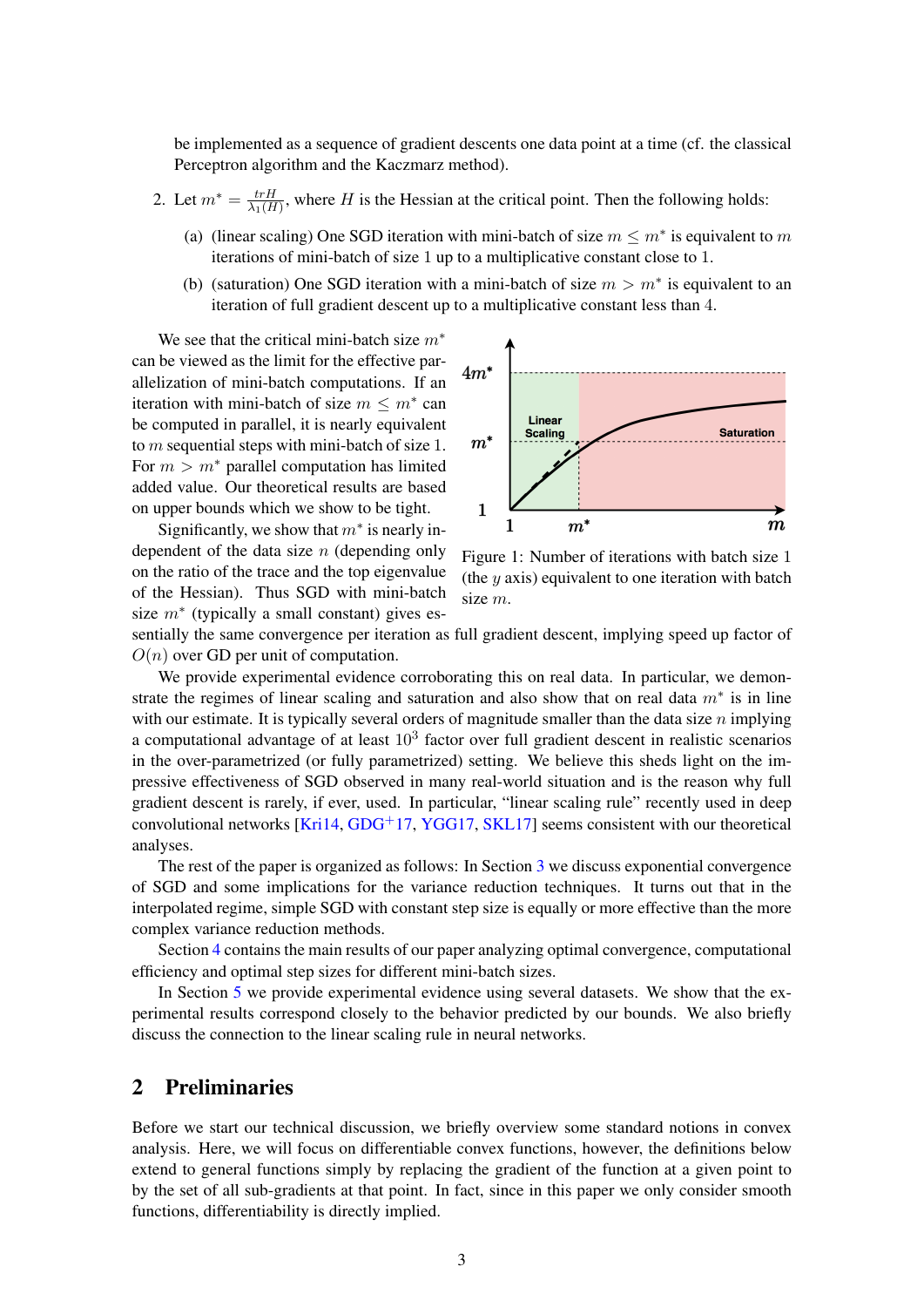- A differentiable function  $\ell : \mathbb{R}^d \to \mathbb{R}$  is *convex* on  $\mathbb{R}^d$  if, for all  $w, v \in \mathbb{R}^d$ , we have  $\ell(v) > \ell(w) + \langle \nabla \ell(w), v - w \rangle$ .
- Let  $\beta > 0$ . A differentiable function  $\ell : \mathbb{R}^d \to \mathbb{R}$  is  $\beta$ -smooth on  $\mathbb{R}^d$  if, for all  $w, v \in \mathbb{R}^d$ , we have  $\ell(v) \leq \ell(w) + \langle \nabla \ell(w), v - w \rangle + \frac{\beta}{2}$  $\frac{\beta}{2} \left\| v - w \right\|^2$  , where  $\nabla \ell(w)$  denotes the gradient of  $\ell$  at  $w$ .
- Let  $\alpha > 0$ . A differentiable function  $\ell : \mathbb{R}^d \to \mathbb{R}$  is  $\alpha$ -strongly convex on  $\mathbb{R}^d$  if, for all  $w, v \in \mathbb{R}^d$ , we have  $\ell(v) \ge \ell(w) + \langle \nabla \ell(w), v - w \rangle + \frac{\alpha}{2}$  $\frac{\alpha}{2} ||v - w||^2$ . (Clearly, for any  $\alpha \ge 0$ ,  $\alpha$ -strong convexity implies convexity).

The problem of unconstrained Empirical Risk Minimization (ERM) can be described as follows: Given a set of n loss functions  $\ell_i : \mathbb{R}^d \to \mathbb{R}, i \in \{1, ..., n\}$ , the goal is to minimize the empirical loss function defined as

$$
\mathscr{L}(w) \triangleq \frac{1}{n} \sum_{i=1}^{n} \ell_i(w), \ w \in \mathbb{R}^d.
$$

In particular, we want to find a minimizer  $w^* \triangleq \arg \min_{w \in \mathbb{R}^d} \mathcal{L}(w)$ . In the context of supervised learning, given a training set  $\{(x_i, y_i) : 1 \le i \le n\}$  of n (feature vector, target) pairs, one can think of  $\ell_i(w)$  as the cost incurred in choosing a parameter vector w to fit the data point  $(x_i, y_i)$ . In particular, in this context, minimizing  $\mathscr L$  over  $w \in \mathbb R^d$  is equivalent to minimizing  $\mathscr L$  over a parameterized space of functions  $\{f_w : w \in \mathbb{R}^d\}$ , where each  $f_w$  maps a feature vector x to a target y. Thus, in this case, for each i,  $\ell_i(w)$  can be written as  $L(f_w(x_i), y_i)$  where L is some cost function that represents how far is  $f_w(x_i)$  from  $y_i$ , for example,  $L(\cdot, \cdot)$  could be the squared loss  $L(f_w(x), y) = (f_w(x) - y)^2.$ 

## <span id="page-3-0"></span>3 Interpolation and Fast SGD: Warm Up

Before proceeding with our analysis of the optimal convergence and computational efficiency for mini-batch SGD, we revisit a result from [\[MB11,](#page-14-6) [NWS14\]](#page-14-7) that implies exponential convergence for SGD in the interpolation setting. This result is important for our further developments. It also has a number of interesting implications for variance reduction techniques that, to the best of our knowledge, have not been observed before. We discuss these below in Subsection [3.1.](#page-4-1)

We consider a standard setting of ERM where for all  $1 \le i \le n$ ,  $\ell_i$  is non-negative,  $\beta$ -smooth and convex. Moreover,  $\mathscr{L}(w) = \frac{1}{n} \sum_{i=1}^{n} \ell_i(w)$  is  $\alpha$ -strongly convex.

The above setting is naturally satisfied in many problems, for example, in least-squares linear regression with full rank sample covariance matrix.

Next, we state our key assumption in this work. This assumption describes the interpolation setting, which is aligned with what we usually observe in over-parametrized settings in modern machine learning.

<span id="page-3-1"></span>**Assumption 1** (Interpolation). Let  $w^* \in \operatorname{argmin}_{w \in \mathbb{R}^d} \mathcal{L}(w)$ . Then, for all  $1 \le i \le n$ ,  $\ell_i(w^*) = 0$ .

Note that instead of assuming that  $\ell_i(w^*) = 0$ , it suffices to assume that  $w^*$  is the minimizer of all  $\ell_i$ . By subtracting from each  $\ell_i$  the offset  $\ell_i(w^*)$ , we get an equivalent minimization problem where the new losses are all non-negative, and are all zero at  $w^*$ .

Consider the SGD algorithm that starts at an arbitrary  $w_0 \in \mathbb{R}^d$ , and at each iteration t draws an index  $i_t \leftarrow \{1, \ldots, n\}$  uniformly at random, then takes a step:

<span id="page-3-2"></span>
$$
w_{t+1} = w_t - \frac{1}{\beta} \nabla \ell_{i_t}(w_t).
$$
 (1)

The theorem below shows exponential convergence for SGD in the interpolated regime. It is a special (and simplified) case of Theorem 2.1 in [\[NWS14\]](#page-14-7), which is a sharper version of Theorem 1 in [\[MB11\]](#page-14-6). For completeness, we provide a simple proof in the Appendix [1.](#page-4-2)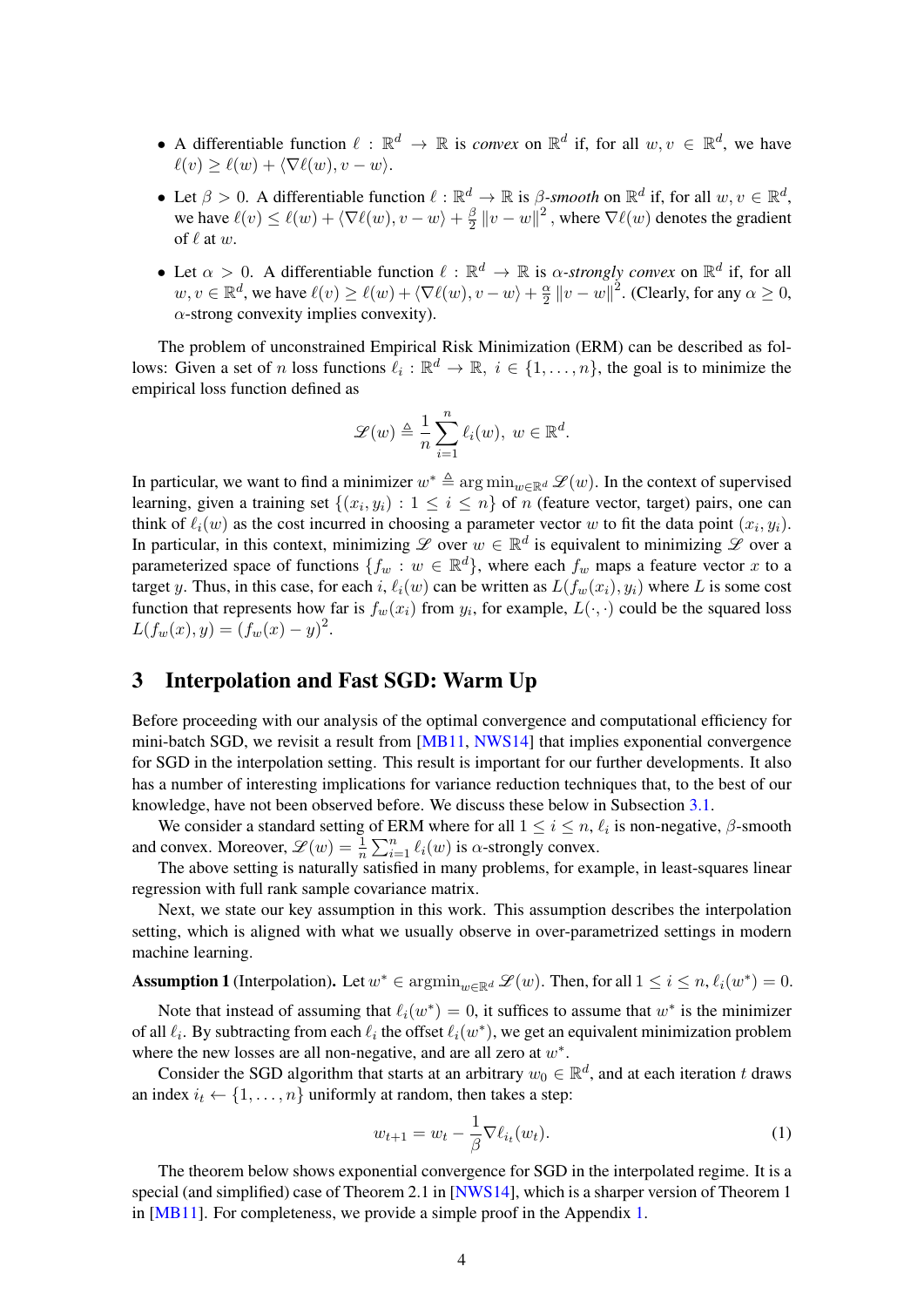<span id="page-4-2"></span>**Theorem 1.** For the setting described above and under Assumption [1,](#page-3-1) for any  $t \in \mathbb{N}$ , the SGD *with update step [1](#page-3-2) gives the following guarantee*

$$
\mathop{\mathbb{E}}_{w_t} \left[ \mathcal{L}(w_t) \right] \leq \frac{\beta}{2} \mathop{\mathbb{E}}_{w_t} \left[ \| w_t - w^* \|^2 \right] \leq \frac{\beta}{2} (1 - \frac{\alpha}{\beta})^t \, \| w_0 - w^* \|^2
$$

### <span id="page-4-1"></span>3.1 Variance reduction methods in the interpolation regime

For general convex optimization, a set of important stochastic methods [\[RSB12,](#page-14-11) [JZ13,](#page-13-9) [DBLJ14,](#page-13-10) [XZ14,](#page-14-12) [AZ16\]](#page-13-11) have been proposed to achieve exponential (linear) convergence rate with constant step size. The effectiveness of these methods derives from their ability to reduce the stochastic variance caused by sampling. In a general convex setting, this variance prevents SGD from both adopting a constant step size and achieving an exponential convergence rate.

Remarkably, in the interpolated regime, Theorem [1](#page-4-2) implies that SGD obtains the benefits of variance reduction "for free" without the need for any modification or extra information (e.g., full gradient computations for variance reduction). The table on the right compares the convergence of SGD in the interpolation setting with several popular variance reduction

| Method                     | Step size                  | #Iterations to             |
|----------------------------|----------------------------|----------------------------|
|                            |                            | reach a given error        |
| $SGD$ (Eq. 1)              |                            |                            |
| SAG [RSB12]                | $2n \cdot \beta$           | $\frac{n\cdot p}{2}$       |
| SVRG [JZ13]                | $\overline{10\beta}$       | $O(n+\frac{\beta}{a})$     |
| SAGA [DBLJ14]              | $\overline{3}\overline{3}$ | $O(n+\frac{p}{\alpha})$    |
| Katyusha [AZ16] (momentum) | adaptive                   | $n \cdot \beta$<br>$O(n +$ |

methods. Overall, SGD has the largest step size and achieves the fastest convergence rate without the need for any further assumptions. The only comparable or faster rate is given by Katyusha, which is an accelerated SGD method combining momentum and variance reduction for faster convergence.

## <span id="page-4-0"></span>4 How fast is fast SGD: analysis of step, mini-batch sizes and computational efficiency

In this section, we state and discuss our main technical results. We will analyze the efficiency of SGD in the interpolation regime as a function of the mini-batch size  $m$  given some additional information about the Hessian. We will consider the following key questions:

- What is the optimal convergence rate of mini-batch SGD and the corresponding step size as a function of m?
- What is the computational efficiency of different batch sizes and how do they compare to full GD?

We will consider the standard update rule with a constant step size  $\eta$ :

$$
\boldsymbol{w}_{t+1} = \boldsymbol{w}_t - \eta \nabla \frac{1}{m} \sum_{j=1}^m \ell_{i_t^{(j)}}(\boldsymbol{w}_t)
$$
\n(2)

where m is the size of a mini-batch of data points whose indices  $\{i_t^{(1)}\}$  $\{i_1^{(1)}, \ldots, i_t^{(m)}\}$  are drawn uniformly with replacement at each iteration t from  $\{1, \ldots, n\}$ .

We will explore the setting, where the loss function is quadratic. This case covers overparametrized linear or kernel regression with a positive definite kernel. The quadratic case also applies to general smooth convex functions in the neighborhood of a minimum where higher order terms can be ignored. Thus the results of our analysis would hold for SGD in the proximity of an interpolating minimum of a general smooth function.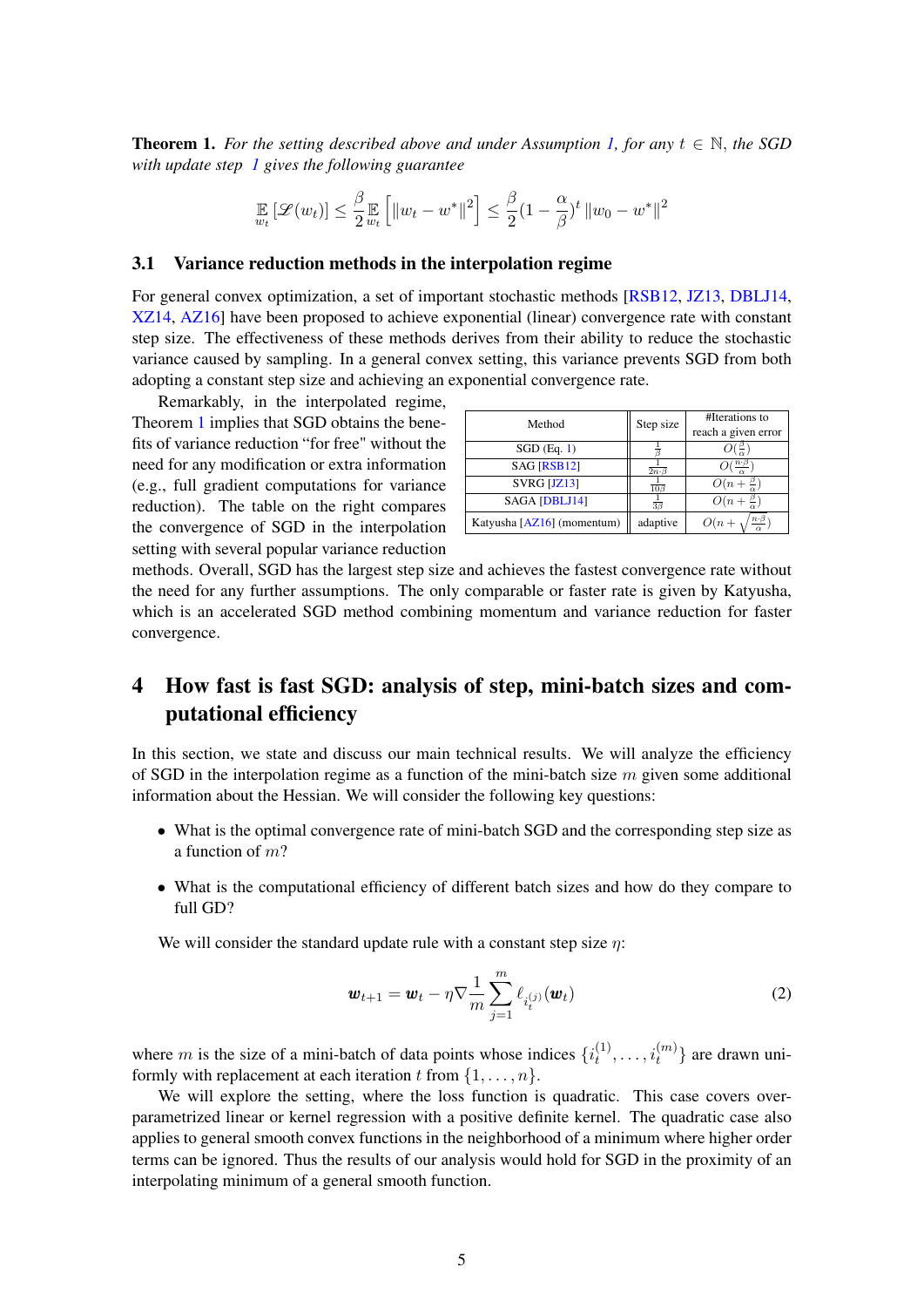Quadratic loss. Consider the problem of minimizing the sum of least squares

<span id="page-5-2"></span>
$$
\mathcal{L}(\boldsymbol{w}) \triangleq \frac{1}{n} \sum_{i=1}^{n} (\boldsymbol{w}^T \boldsymbol{x}_i - y_i)^2
$$
 (3)

where  $(\mathbf{x}_i, y_i) \in \mathcal{H} \times \mathbb{R}, i = 1, \dots, n$  are labeled data points sampled from some (unknown) distribution. In the interpolation setting, there exists  $w^* \in \mathcal{H}$  such that  $L(w^*) = 0$ . In this setting, we assume, w.l.o.g., that the covariance  $H \triangleq \frac{1}{n}$  $\frac{1}{n} \sum_{i=1}^{n} x_i x_i^T$  has eigen decomposition  $\sum_{i=1}^{n} \lambda_i e_i e_i^T$ , where  $\lambda_1 \geq \lambda_2 \geq \ldots \geq \lambda_n$ . We further assume that for all feature vectors  $\mathbf{x}_i, i = 1, \ldots, n$ , we have  $\|\mathbf{x}_i\| \leq \beta$ . Note that this implies that the trace of H is bounded from above by  $\beta$ , that is,  $tr(H) \leq \beta$ . Thus, we have  $\beta > \lambda_1 \geq \lambda_2 \geq \ldots \geq \lambda_n$ .

To minimize the loss in this setting, consider the following SGD with mini-batch of size  $m$ and step size  $\eta$ :

<span id="page-5-0"></span>
$$
\boldsymbol{w}_{t+1} \leftarrow \boldsymbol{w}_t - \eta H_m(\boldsymbol{w}_t - \boldsymbol{w}^*)
$$
 (4)

where  $H_m \triangleq \frac{1}{m}$  $\frac{1}{m}\sum_{i=1}^m \bm{x}^{(i)} {\bm{x}^{(i)}}^T$  is a subsample covariance corresponding to subsamples  $(\bm{x}^{(i)}, y^{(i)})$ .

### 4.1 Upper bound on the expected empirical loss

The following theorem provides an upper bound on the expected empirical loss after  $t$  iterations of mini-batch SGD whose update step is given by [\(4\)](#page-5-0).

<span id="page-5-3"></span>**Theorem 2.** For any  $\lambda \in [\lambda_n, \lambda_1], m \in \mathbb{N}$ , and  $0 < \eta < \frac{2m}{\beta + (m-1)\lambda_1}$  define  $g(\lambda; m, \eta) \triangleq (1 - \eta \lambda)^2 + \frac{\eta^2 \lambda}{\eta}$  $\frac{n}{m}(\beta-\lambda).$ 

Let 
$$
g(m, \eta) \triangleq \max_{\lambda \in [\lambda_n, \lambda_1]} g(\lambda; m, \eta)
$$
. In the interpolation setting, for any  $t \geq 1$ , the mini-batch SGD with update step (4) yields the following guarantee

<span id="page-5-4"></span>
$$
\mathbb{E}[\mathscr{L}(w_t)] \leq \lambda_1 \cdot \mathbb{E}\Big[\|\boldsymbol{w}_{t+1} - \boldsymbol{w}^*\|^2\Big] \leq \lambda_1 \cdot \left(g\left(m,\eta\right)\right)^t \cdot \mathbb{E}\Big[\|\boldsymbol{w}_0 - \boldsymbol{w}^*\|^2\Big]
$$

*Proof.* By reordering terms in the update equation [4](#page-5-0) and using the independence of  $H_m$  and  $w_t$ , the variance in the parameter update can be written as

$$
\mathbb{E}\Big[\|\boldsymbol{w}_{t+1}-\boldsymbol{w}^*\|^2\Big] = \mathbb{E}\big[(\boldsymbol{w}_t-\boldsymbol{w}^*)^T(I-2\eta H+\eta^2\mathbb{E}\big[H_m^2\big])(\boldsymbol{w}_t-\boldsymbol{w}^*)\big]
$$

To obtain an upper bound, we need to bound  $\mathbb{E}\left[H_m^2\right]$ . Notice that  $H_m = \sum_{i=1}^m H_1^{(i)}$  where  $H_1^{(i)}$  $\mathbf{I}_{1}^{(i)}$ ,  $i = 1, \ldots, m$  are rank-1 independent subsample covariances. Expanding  $H_m$  accordingly yield

$$
\mathbb{E}[H_m^2] = \frac{1}{m} \mathbb{E}[H_1^2] + \frac{m-1}{m} H^2 \le \frac{\beta}{m} H + \frac{m-1}{m} H^2 \tag{5}
$$

Let  $G_{m,\eta} \triangleq I - 2\eta H + \eta^2(\frac{\beta}{m}H + \frac{m-1}{m}H^2)$ . Then the variance is bounded as

$$
\mathbb{E}\left[\left\|\boldsymbol{w}_{t+1}-\boldsymbol{w}^{*}\right\|^{2}\right] \leq \mathbb{E}\left[\left(\boldsymbol{w}_{t}-\boldsymbol{w}^{*}\right)^{T} \boldsymbol{G}_{m,\eta}(\boldsymbol{w}_{t}-\boldsymbol{w}^{*})\right]
$$

Clearly,  $\lim_{t\to\infty} \mathbb{E} \Big[ \|\boldsymbol{w}_t - \boldsymbol{w}^*\|^2 \Big] = 0$  if

<span id="page-5-1"></span>
$$
||G_{m,\eta}|| < 1 \Leftrightarrow \eta < \eta_1(m) \triangleq \frac{2m}{\beta + (m-1)\lambda_1}
$$
 (6)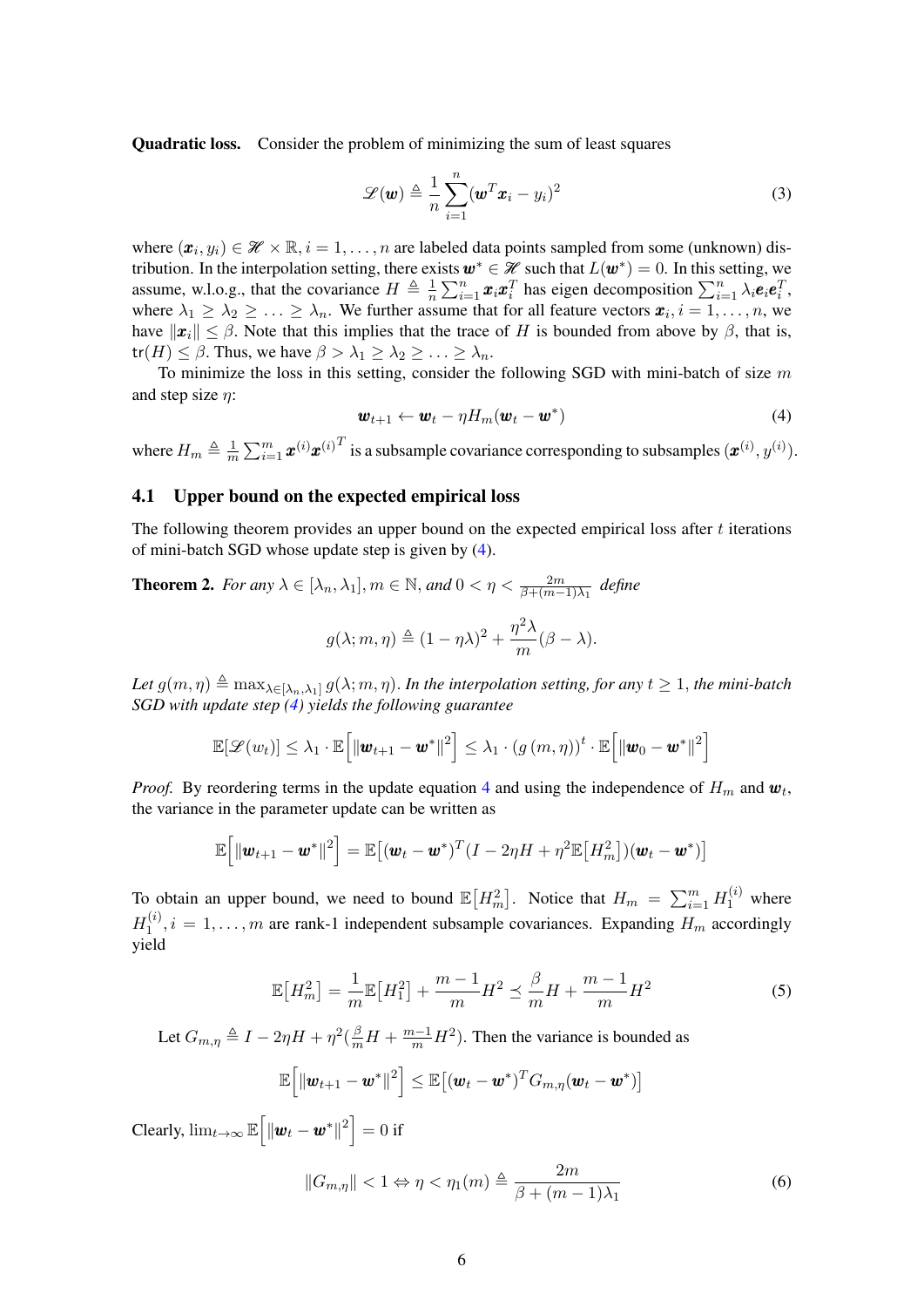Furthermore, the convergence rate relies on the eigenvalues of  $G_{m,\eta}$ . Let  $\lambda$  be an eigenvalue of H, then the corresponding eigenvalue of  $G_{m,n}$  is given by

$$
g(\lambda; m, \eta) = 1 - 2\eta\lambda + \eta^2 \left[\frac{\beta}{m}\lambda + (1 - \frac{1}{m})\lambda^2\right] = (1 - \eta\lambda)^2 + \frac{\eta^2\lambda}{m}(\beta - \lambda)
$$

When the step size  $\eta$  and mini-batch size m are chosen (satisfying Eq. [6\)](#page-5-1), we have

<span id="page-6-0"></span>
$$
\mathbb{E}\left[\left\Vert \bm{w}_{t+1}-\bm{w}^{*}\right\Vert ^{2}\right]\leq g(m,\eta)\cdot\mathbb{E}\left[\left\Vert \bm{w}_{t}-\bm{w}^{*}\right\Vert ^{2}\right]
$$

where

$$
g(m, \eta) \triangleq \max_{\lambda \in {\{\lambda_1, ..., \lambda_n\}}} g(\lambda; m, \eta).
$$

Finally, observe that

$$
\mathscr{L}(\boldsymbol{w}_{t+1}) \leq \lambda_1 \left\| \boldsymbol{w}_{t+1} - \boldsymbol{w}^* \right\|^2 \tag{7}
$$

since the quadratic loss  $\mathscr L$  is obviously  $2\lambda_1$ -smooth.

### 4.2 Lower bound on the expected empirical loss

We now show that our upper bound given above is indeed tight in the interpolation setting for the class of quadratic loss functions defined in [\(3\)](#page-5-2). Namely, we give a specific instance of [\(3\)](#page-5-2) where the upper bound in Theorem [2](#page-5-3) is tight.

**Theorem 3.** *There is a data set*  $\{(\bm{x}_i, y_i) \in \mathcal{H} \times \mathbb{R} : 1 \leq i \leq n\}$  *such that the mini-batch SGD with update step [\(4\)](#page-5-0) yields the following lower bound on the expected empirical quadratic loss*  $\mathscr{L}(\boldsymbol{w})$  [\(3\)](#page-5-2)

$$
\mathbb{E}[\mathscr{L}(w_t)] \geq \lambda_1 \cdot \mathbb{E}\Big[\|\boldsymbol{w}_{t+1} - \boldsymbol{w}^*\|^2\Big] = \lambda_1 \cdot \left(g\left(m,\eta\right)\right)^t \cdot \mathbb{E}\Big[\|\boldsymbol{w}_0 - \boldsymbol{w}^*\|^2\Big]
$$

*Proof.* We start the proof by observing that there are only two places in the proof of Theorem [2](#page-5-3) where the upper bound may not be tight, namely, the last inequality in  $5$  and inequality [\(7\)](#page-6-0). Consider a data set where all the feature vectors  $\mathbf{x}_i$ ,  $i = 1, \ldots, n$ , lie on the sphere of radius  $\beta$ , that is,  $\|\mathbf{x}_i\| = \beta, \forall i = 1, \dots, n.$  We note that the last inequality in [5](#page-5-4) in the proof of Theorem [2](#page-5-3) is tight in that setting. Suppose that, additionally, we choose the feature vectors such that the eigenvalues of the sample covariance matrix H are all equal, that is,  $\lambda_1 = \lambda_2 = \ldots = \lambda_n$ . This can be done, for example, by choosing all the feature vectors to be orthogonal (note that this is possible in the fully parametrized setting). Hence, in this case, since  $\mathscr{L}$  is  $\lambda_1$ -strongly convex, we have

<span id="page-6-1"></span>
$$
\mathscr{L}(\boldsymbol{w}_{t+1}) \geq \lambda_1 \left\| \boldsymbol{w}_{t+1} - \boldsymbol{w}^{*} \right\|^{2}
$$

which shows that that inequality  $(7)$  is also achieved with equality in that setting. This completes the proof.  $\Box$ 

**Remark.** From the experimental results, it appears that our upper bound can be close to tight even in some settings when the eigenvalues are far apart. We plan to investigate this phenomenon further.

### 4.3 Optimal step size for a given batch size

To fully answer the first question we posed at the beginning of this section, we will derive an optimal rule for choosing the step size as a function of the batch size. Specifically, we want to find step size  $\eta^*(m)$  to achieve fastest convergence. Given Theorem [2,](#page-5-3) our task reduces to finding the minimizer

$$
\eta^*(m) \arg \min_{\eta < \frac{\beta}{\frac{\beta}{m} + \frac{m-1}{m}\lambda_1}} g(m, \eta) \tag{8}
$$

 $\Box$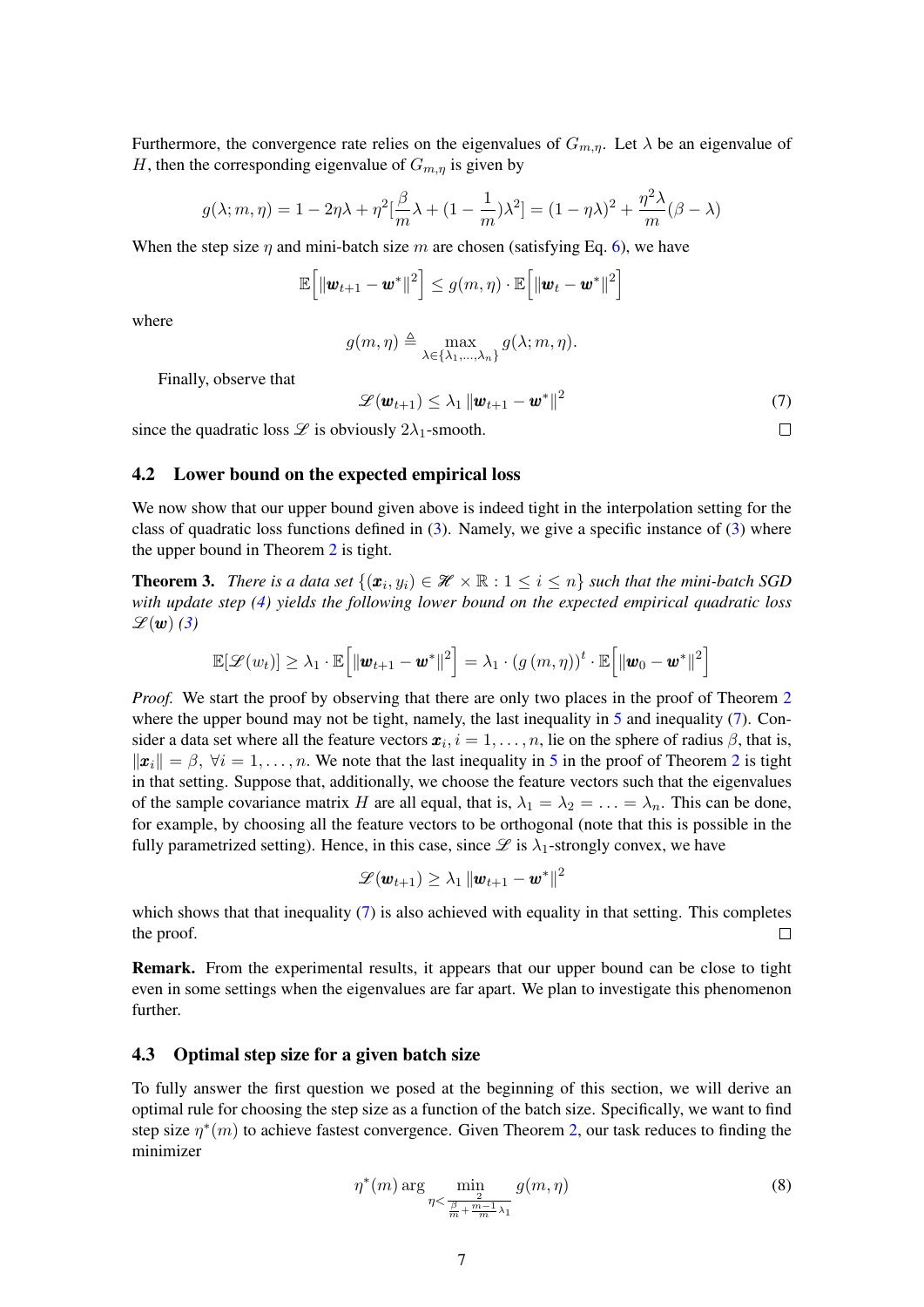Let  $g^*(m)$  denote the resulting minimum, that is,  $g^*(m) = g(m, \eta^*(m))$ .

The resulting expression for the minimizer  $\eta^*(m)$  generally depends on the least eigenvalue of the Hessian matrix. In situations where we don't have a good estimate for this eigenvalue (which can be close to zero in practice), one would rather have a step size that is independent of the smallest eigenvalue. We obtain a near-optimal approximation for step size with no dependence on the smallest eigenvalue.

The following theorem characterizes the optimal step size and the resulting  $g^*(m)$ .

<span id="page-7-3"></span>Theorem 4 (Optimal step size role as function of batch size). *For every batch size* m*, the optimal step size function* η ∗ (m) *and convergence rate function* g ∗ (m) *are given by:*

$$
\eta^*(m) = \begin{cases} \frac{m}{\beta + (m-1)\lambda_n} & m \le \frac{\beta}{\lambda_1 - \lambda_n} + 1\\ \frac{2m}{\beta + (m-1)(\lambda_1 + \lambda_n)} & m > \frac{\beta}{\lambda_1 - \lambda_n} + 1 \end{cases}
$$
(9)

$$
g^*(m) = \begin{cases} 1 - \frac{m\lambda_n}{\beta + (m-1)\lambda_n} & m \le \frac{\beta}{\lambda_1 - \lambda_n} + 1 \\ 1 - 4 \frac{m(m-1)\lambda_1\lambda_n}{(\beta + (m-1)(\lambda_1 + \lambda_n))^2} & m > \frac{\beta}{\lambda_1 - \lambda_n} + 1 \end{cases}
$$
(10)

<span id="page-7-2"></span><span id="page-7-1"></span> $\Box$ 

*Note that if*  $\lambda_1 = \lambda_n$ *, then the first case in each expression will be valid for all*  $m \geq 1$ *.* 

The proof of the above theorem follows from the following two lemmas.

#### <span id="page-7-0"></span>**Lemma 1.** Let  $\eta_0(m) \triangleq \frac{2m}{\beta + (m-1)!}$  $\frac{2m}{\beta + (m-1)(\lambda_1 + \lambda_n)}$ , and let  $\eta_1(m) \triangleq \frac{2m}{\beta + (m-1)(\lambda_1 + \lambda_n)}$  $\frac{2m}{\beta + (m-1)\lambda_1}$ *. Then,*

$$
g(m,\eta) = \begin{cases} g^{\mathrm{I}}(m,\eta) \triangleq g(\lambda_n; m, \eta) & \eta \leq \eta_0(m) \\ g^{\mathrm{II}}(m,\eta) \triangleq g(\lambda_1; m, \eta) & \eta_0(m) < \eta \leq \eta_1(m) \end{cases}
$$

*Proof.* For any fixed  $m \ge 1$  and  $\eta < \eta_1(m)$ , observe that  $g(\lambda; m, \eta)$  is a quadratic function of λ. Hence, the maximum must occur at either  $\lambda = \lambda_n$  or  $\lambda = \lambda_1$ . Define  $g^{\rm I}(m, \eta) \triangleq g(\lambda_n; m, \eta)$ and  $g^{\text{II}}(m, \eta) \triangleq g(\lambda_1; m, \eta)$ . Now, depending on the value of m and  $\eta$ , we would either have  $g^{\rm I}(m,\eta) \ge g^{\rm II}(m,\eta)$  or  $g^{\rm I}(m,\eta) < g^{\rm II}(m,\eta)$ . In particular, it is not hard to show that

$$
g^{\mathrm{I}}(m,\eta) \ge g^{\mathrm{II}}(m,\eta) \Leftrightarrow \eta \le \eta_0(m),
$$

where  $\eta_0(m) \triangleq \frac{2m}{\beta + (m-1)!}$  $\frac{2m}{\beta + (m-1)(\lambda_1 + \lambda_n)}$ . This completes the proof.

<span id="page-7-4"></span>**Lemma 2.** *Given the quantities defined in Lemma [1,](#page-7-0) let*  $\eta^{\text{I}}(m) = \argmin g^{\text{I}}(m, \eta)$ *, and*  $\eta^{\text{II}}(m) =$  $\eta \leq \eta_0(m)$ 

argmin  $\eta_0(m) < \eta \leq \eta_1(m)$  $g^{\text{II}}(m,\eta)$ *. Then, we have* 

- *1. For all*  $m \geq 1$ ,  $g^{\text{I}}(m, \eta^{\text{I}}(m)) \leq g^{\text{II}}(m, \eta^{\text{II}}(m))$ .
- 2. For all  $m \ge 1$ ,  $\eta^{I}(m) = \eta^{*}(m)$  and  $g^{I}(m, \eta^{I}(m)) = g^{*}(m)$ , where  $\eta^{*}(m)$  and  $g^{*}(m)$  are *as given by [\(9\)](#page-7-1) and [\(10\)](#page-7-2), respectively, (in Theorem [4\)](#page-7-3).*

*Proof.* First, consider  $g^{\text{I}}(m, \eta)$ . For any fixed m, it is not hard to show that the minimizer of  $g^{\text{I}}(m,\eta)$  as a function of  $\eta$ , constrained to  $\eta \leq \eta_0(m)$ , is given by  $\min \left( \eta_0(m), \frac{m}{\beta + (m-\eta_0)} \right)$  $\beta+(m-1)\lambda_n$  $\Delta \triangleq$  $\eta^{\rm I}(m)$ . That is,

$$
\eta^{I}(m) = \begin{cases} \frac{m}{\beta + (m-1)\lambda_n} & m \le \frac{\beta}{\lambda_1 - \lambda_n} + 1\\ \eta_0(m) = \frac{2m}{\beta + (m-1)(\lambda_1 + \lambda_n)} & m > \frac{\beta}{\lambda_1 - \lambda_n} + 1 \end{cases}
$$

Substituting  $\eta = \eta^{\text{I}}(m)$  in  $g^{\text{I}}(m, \eta)$ , we get

$$
g^{I}(m,\eta^{I}(m)) = \begin{cases} 1 - \frac{m\lambda_{n}}{\beta + (m-1)\lambda_{n}} & m \leq \frac{\beta}{\lambda_{1} - \lambda_{n}} + 1\\ 1 - 4\frac{m(m-1)\lambda_{1}\lambda_{n}}{(\beta + (m-1)(\lambda_{1} + \lambda_{n}))^{2}} & m > \frac{\beta}{\lambda_{1} - \lambda_{n}} + 1 \end{cases}
$$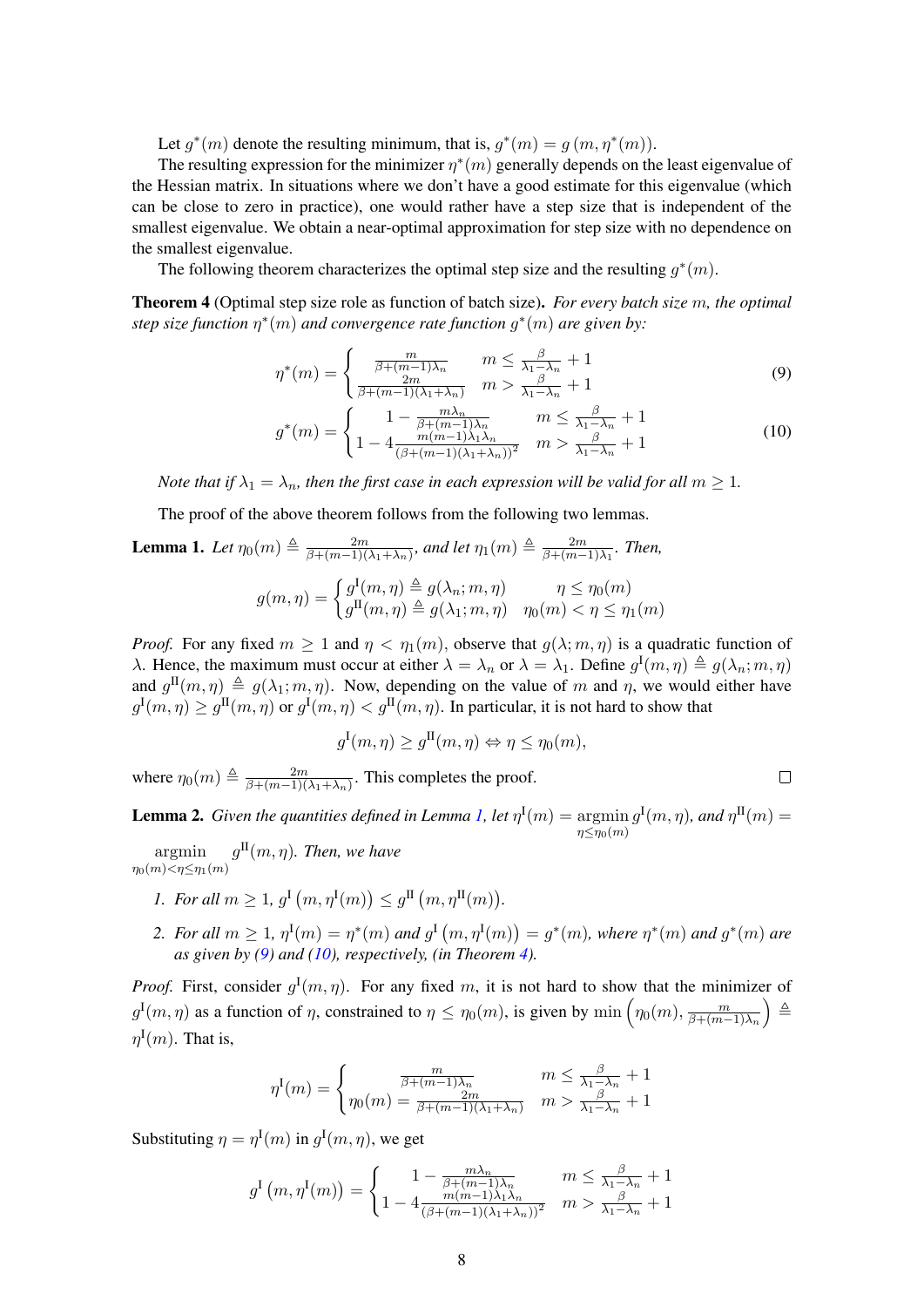Note that  $\eta^{\text{I}}(m)$  and  $g^{\text{I}}(m, \eta^{\text{I}}(m))$  are equal to  $\eta^*(m)$  and  $g^*(m)$  given in Theorem [4,](#page-7-3) respectively. This proves item 2 of the lemma.

Next, consider  $g^{\text{II}}(m, \eta)$ . Again, for any fixed m, one can easily show that the minimum of  $g^{\text{II}}(m,\eta)$  as a function of  $\eta$ , constrained to  $\eta_0(m) < \eta \leq \eta_1(m)$ , is actually achieved at the boundary  $\eta = \eta_0(m)$ . Hence,  $\eta^{\text{II}}(m) = \eta_0(m)$ . Substituting this in  $g^{\text{II}}(m, \eta)$ , we get

$$
g^{\text{II}}\left(m,\eta^{\text{II}}(m)\right) = 1 - 4 \frac{m(m-1)\lambda_1\lambda_n}{\left(\beta + (m-1)(\lambda_1 + \lambda_n)\right)^2}, \ \ \forall m \ge 1.
$$

We conclude the proof by showing that for all  $m \geq 1$ ,  $g^{\text{I}}(m, \eta^{\text{I}}(m)) \leq g^{\text{II}}(m, \eta^{\text{II}}(m))$ . Note that for  $m > \frac{\beta}{\lambda_1 - \lambda_n} + 1$ ,  $g^{\text{I}}(m, \eta^{\text{I}}(m))$  and  $g^{\text{II}}(m, \eta^{\text{II}}(m))$  are identical. For  $m \le \frac{\beta}{\lambda_1 - \lambda_n}$  $\frac{\beta}{\lambda_1-\lambda_n}+1,$ given the expressions above, one can verify that  $g^{\text{I}}(m, \eta^{\text{I}}(m)) \leq g^{\text{II}}(m, \eta^{\text{I}}(m))$ .  $\Box$ 

**Proof of Theorem [4:](#page-7-3)** Given Lemma [1](#page-7-0) and item 1 of Lemma [2,](#page-7-4) it follows that  $\eta^{\text{I}}(m)$  is the minimizer  $\eta^*(m)$  given by [\(8\)](#page-6-1). Item [2](#page-7-4) of Lemma 2 concludes the proof of the theorem.

Nearly optimal step size with no dependence on  $\lambda_n$ : In practice, it is usually easy to obtain a good estimate for  $\lambda_1$ , but it is hard to estimate  $\lambda_n$ . That is why, one would typically want to avoid dependence on  $\lambda_n$  in the SGD algorithm. Following the above derivation of optimal  $\eta^*(m)$ , we can easily find a close approximation that has no dependence on  $\lambda_n$  and essentially does not cost us anything in terms of the convergence rate. The following theorem provides such approximation.

**Theorem 5.** Let  $\hat{\eta}(m)$  be defined as:

<span id="page-8-0"></span>
$$
\hat{\eta}(m) = \begin{cases} \frac{m}{\beta(1 + (m-1)/n)} & m \le \frac{\beta}{\lambda_1 - \beta/n} + 1\\ \frac{2m}{\beta + (m-1)(\lambda_1 + \beta/n)} & m > \frac{\beta}{\lambda_1 - \beta/n} + 1 \end{cases} \tag{11}
$$

*The step size*  $\hat{\eta}(m)$  *yields the following upper bound on*  $g(m, \hat{\eta}(m))$ *, denoted as*  $\hat{g}(m)$ *:* 

$$
\hat{g}(m) = \begin{cases}\n1 - \frac{m\lambda_n}{\beta(1 + (m-1)/n)} & m \le \frac{\beta}{\lambda_1 - \beta/n} + 1 \\
1 - 4 \frac{m(m-1)\lambda_1\lambda_n}{(\beta + (m-1)(\lambda_1 + \beta/n))^2} & m > \frac{\beta}{\lambda_1 - \beta/n} + 1\n\end{cases}
$$
\n(12)

*Proof.* The proof easily follows from the fact that  $\hat{\eta}(m)$  lies in the feasible region for the mini-mization problem in [\(8\)](#page-6-1). In particular,  $\hat{\eta}(m) \leq \eta_0(m)$ , where  $\eta_0(m)$  is as defined in Lemma [1.](#page-7-0) The upper bound  $\hat{g}(m)$  follows from substituting  $\hat{\eta}(m)$  in  $g^{I}(m,\eta)$  defined in Lemma [1,](#page-7-0) then upper-bounding the resulting expression.

It is easy to see that the convergence rate resulting from  $\hat{\eta}$  is at most factor  $O(1 + 1/n)$  slower than the optimal rate resulting from  $\eta^*(m)$  (assuming  $m \ll n$ , in particular, assuming m is a constant that does not scale with n). This is clearly negligible difference. Note that since n is typically very large, the near-optimal step size is approximately given by  $\hat{\eta}(m) \approx m/\beta$  when  $m \lessapprox \beta/\lambda_1$  and  $\approx \frac{2m}{\beta + (m-1)}$  $\frac{2m}{\beta + (m-1)\lambda_1}$  when  $m \gtrapprox \beta/\lambda_1$ .

### 4.4 Batch size selection

Now we will derive the optimal batch size given a fixed computational budget in terms of the computational efficiency defined as the number of gradient computations to obtain a fixed desired accuracy. We will show that single point batch is in fact optimal in that setting. Moreover, we will show that any mini-batch size in the range from 1 to a certain constant  $m^*$  independent of n, is nearly optimal in terms of gradient computations. Interestingly for values beyond  $m<sup>*</sup>$ the computational efficiency drops sharply. This result has direct implications for the batch size selection in parallel computation.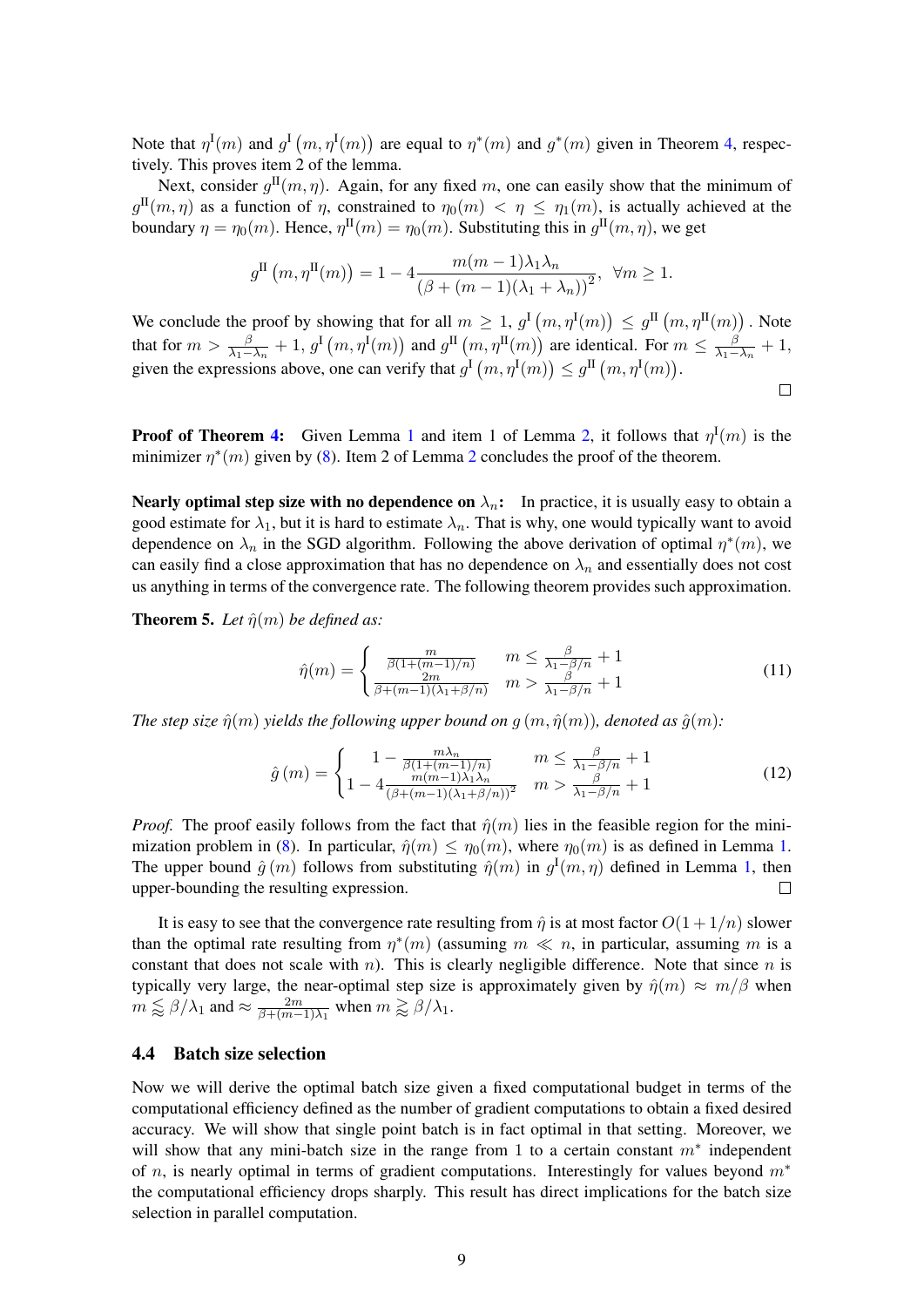### <span id="page-9-2"></span>4.4.1 Optimality of a single-point batch (standard SGD)

Suppose we are limited by a fixed number of gradient computations. Then, what would be the batch size that yields the least approximation error? Equivalently, suppose we are required to achieve a certain target accuracy  $\epsilon$  (i.e., want to reach parameter  $\hat{\bm{w}}$  such that  $\mathscr{L}(\hat{\bm{w}}) - \mathscr{L}(\bm{w}^*) \leq \epsilon$ ). Then, again, what would be the optimal batch size that yields the least amount of computation.

Suppose we are being charged a unit cost for each gradient computation, then it is not hard to see that the cost function we seek to minimize is  $g^*(m) \frac{1}{m}$ , where  $g^*(m)$  is as given by Theorem [4.](#page-7-3) To see this, note that for a batch size  $m$ , the number of iterations to reach a fixed desired accuracy is  $t(m) = \frac{\text{constant}}{\log(1/g^*(m))}$ . Hence, the computation cost is  $m \cdot t(m) = \frac{\text{constant}}{\log(1/g^*(m))^{1/m}}$ . Hence, minimizing the computation cost is tantamount to minimizing  $g^*(m)^{1/m}$ . The following theorem shows that the exact minimizer is  $m = 1$ . Later, we will see that *any* value for m from 2 to  $\approx \frac{\beta}{\lambda_1}$ is actually not far from optimal. So, if we have cheap or free computation available (e.g., parallel computation), then it would make sense to choose  $m \approx \beta/\lambda_1$ . We will provide more details in the following subsection.

<span id="page-9-1"></span>Theorem 6 (Optimal batch size under a limited computational budget). *When we are charged a unit cost per gradient computation, the batch size that minimizes the overall computational cost required to achieve a fixed accuracy (i.e., maximizes the computational efficiency) is*  $m = 1$ . *Namely,*

<span id="page-9-0"></span>
$$
\arg\min_{m\in\mathbb{N}} g^*(m)^{\frac{1}{m}} = 1
$$

The detailed and precise proof is deferred to the appendix. Here, we give a less formal but more intuitive argument based on a reasonable approximation for the objective function. Such approximation in fact is valid in most of the practical settings. In the appendix, we give the exact and detailed analysis. Note that  $g^*(m)$  can be written as  $1 - \frac{\lambda_n}{\beta} s(m)$ , where  $s(m)$  (which we call the speed-up factor) is given by

$$
s(m) = \begin{cases} \frac{m}{1 + (m-1)\frac{\lambda_n}{\beta}} & m \le \frac{\beta}{\lambda_1 - \lambda_n} + 1\\ \frac{4m(m-1)\lambda_1}{\beta \left(1 + (m-1)\frac{\lambda_1 + \lambda_n}{\beta}\right)^2} & m > \frac{\beta}{\lambda_1 - \lambda_n} + 1 \end{cases}
$$
(13)

**Proof outline:** Note that  $s(m)$  defined in [\(13\)](#page-9-0) indeed captures the speed-up factor we gain in convergence relative to standard SGD (with  $m = 1$ ) where the convergence is dictated by  $\lambda_n/\beta$ . Now, note that  $g^*(m)^{1/m} \approx e^{-s(m)/m}$ . This approximation becomes very accurate when  $\lambda_n \ll$  $\lambda_1$ , which is typically the case for most of the practical settings where *n* is very large. Assuming this is the case (for the sake of this intuitive outline), minimizing  $g^*(m)^{1/m}$  becomes equivalent to maximizing  $s(m)/m$ . Now, note that when  $m \leq \frac{\beta}{\lambda_1 - m}$  $\frac{\beta}{\lambda_1 - \lambda_n} + 1$ , then  $s(m)/m \ge \frac{1}{1 + \frac{m-1}{n}}$  (where the lower bound follows from the fact that  $\beta/\lambda_n \leq 1/n$  since  $\beta$  is an upper bound on the trace of H and  $\lambda_n$  is the least eigen value of H). Hence, for  $m = 1$ , we have  $s(m)/m = s(1) \ge 1$ . On the other hand, when  $m > \frac{\beta}{\lambda_1 - \lambda_n} + 1$ , we have

$$
s(m)/m = \frac{4(m-1)\lambda_1}{\beta \left(1 + (m-1)\frac{\lambda_1 + \lambda_n}{\beta}\right)^2},
$$

which is decreasing in m, and hence, it's upper bounded by its value at  $m = \frac{\beta}{\lambda_1 - \beta}$  $\frac{\beta}{\lambda_1 - \lambda_n} + 1$ . By direct substitution and simple cancellations, we reach an upper bound of  $\frac{\lambda_1 - \lambda_n}{\lambda_1} < 1$ . Thus,  $m = 1$  is optimal.

One may wonder whether the above result is valid if the near-optimal step size  $\hat{\eta}(m)$  (that does not depend on  $\lambda_n$ ) is used. That is, one may ask whether the same optimality result is valid if the near optimal error rate function  $\hat{g}(m)$  is used instead of  $g^*(m)$  in Theorem [6.](#page-9-1) Indeed, we show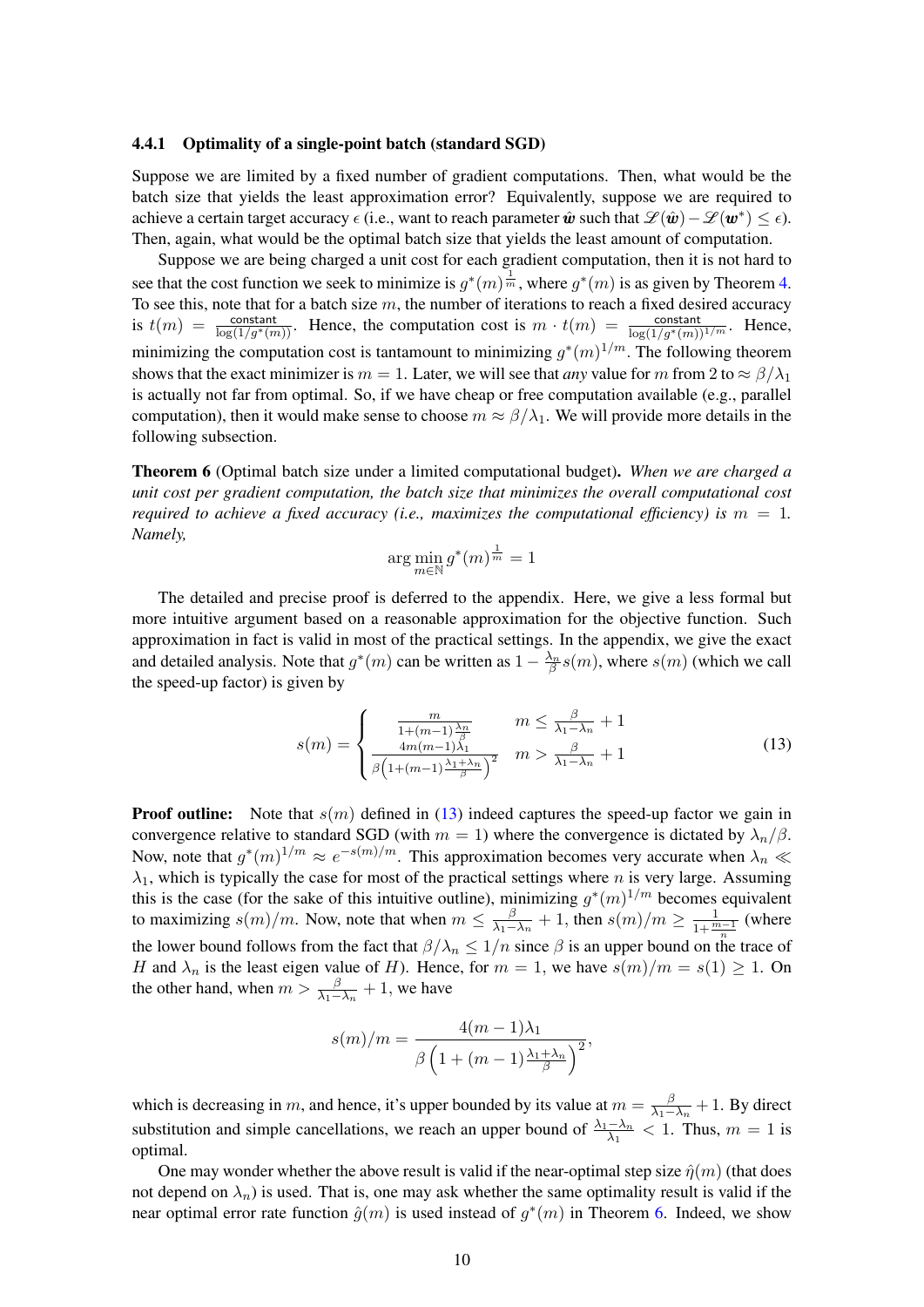that the same optimality remains true even if computational efficiency is measured with respect to  $\hat{q}(m)$ . This is formally stated in the following theorem.

<span id="page-10-2"></span>**Theorem 7.** When the near-optimal step size  $\hat{\eta}(m)$  is used, the batch size that minimizes the *overall computational cost required to achieve a fixed accuracy is*  $m = 1$ *. Namely,* 

$$
\arg\min_{m\in\mathbb{N}}\hat{g}(m)^{\frac{1}{m}}=1
$$

The proof of the above theorem follows similar lines of the proof of Theorem [6.](#page-9-1)

### 4.4.2 Near optimal larger batch sizes

Suppose that several gradient computations can be performed in parallel. Sometimes doubling the number of machines used in parallel can halve the number of iterations needed to reach a fixed desired accuracy. Such observation has motivated many works to use large batch size with distributed synchronized SGD  $[CMBJ16, GDG<sup>+</sup>17, YGG17, SKL17]$  $[CMBJ16, GDG<sup>+</sup>17, YGG17, SKL17]$  $[CMBJ16, GDG<sup>+</sup>17, YGG17, SKL17]$  $[CMBJ16, GDG<sup>+</sup>17, YGG17, SKL17]$  $[CMBJ16, GDG<sup>+</sup>17, YGG17, SKL17]$  $[CMBJ16, GDG<sup>+</sup>17, YGG17, SKL17]$  $[CMBJ16, GDG<sup>+</sup>17, YGG17, SKL17]$ . One critical problem in this large batch setting is how to choose the step size. To keep the same covariance,  $\frac{[BCN16, Li17]}{[BCN16, Li17]}$  $\frac{[BCN16, Li17]}{[BCN16, Li17]}$  $\frac{[BCN16, Li17]}{[BCN16, Li17]}$ [HHS17\]](#page-13-15) choose the step size  $\eta \sim \sqrt{m}$  for batch size m. While [\[Kri14,](#page-13-8) [GDG](#page-13-7)<sup>+</sup>17, [YGG17,](#page-14-9) [SKL17\]](#page-14-10) have observed that rescaling the step size  $\eta \sim m$  works well in practice for not too large m. To explain these observations, we directly connect the parallelism, or the batch size  $m$ , to the required number of iterations  $t(m)$  defined previously. It turns out that (a) when the batch size is small, doubling the size will almost halve the required iterations; (b) after the batch size surpasses certain value, increasing the size to any amount would only reduce the required iterations by at most a constant factor.

<span id="page-10-0"></span>

Figure 2: Factor of iterations saved by large batch  $\frac{t(1)}{t(m)} \approx s(m)$ 

Our analysis uses the optimal step size and convergence rate in Theorem [4.](#page-7-3) Now consider the factor by which we save the number of iterations when increasing the batch size from 1 to m. Using the approximation  $g^*(m)^{1/m} \approx e^{-s(m)/m}$ , we have  $\frac{t(1)}{t(m)} \approx s(m)$ , the speed up factor defined in Eq. [13.](#page-9-0) The change of  $s(m)$  is illustrated in Figure [2](#page-10-0) where two regimes are highlighted:

Linear scaling regime ( $m \leq \frac{\beta}{\lambda_1 - \beta_2}$  $\frac{\beta}{\lambda_1-\lambda_n}$  + 1): This is the regime where increasing the batch size m will quickly drive down  $t(m)$  needed to reach certain accuracy. When  $\lambda_n \ll \lambda_1$ ,  $s(m) \approx m$ , which suggests  $t(m/2) \approx 2 \cdot t(m)$ . In another word, doubling the batch size in this region will roughly halve the number of iterations needed. Note that we choose step size  $\eta \leftarrow \frac{m}{\beta + (m-1)\lambda_n}$  in this region. When  $\lambda_n \ll \lambda_1 \leq \beta$ ,  $\eta \sim m$ , which is consistent with the linear scaling heuristic used in  $[Kri14, GDG<sup>+</sup>17, SKL17]$  $[Kri14, GDG<sup>+</sup>17, SKL17]$  $[Kri14, GDG<sup>+</sup>17, SKL17]$  $[Kri14, GDG<sup>+</sup>17, SKL17]$  $[Kri14, GDG<sup>+</sup>17, SKL17]$ . In this case, the largest batch size in the linear scaling regime can be practically calculated through

<span id="page-10-1"></span>
$$
m^* = \frac{\beta}{\lambda_1 - \lambda_n} + 1 \approx \frac{\beta}{\lambda_1 - \beta/n} + 1 \approx \frac{\beta}{\lambda_1} + 1 \tag{14}
$$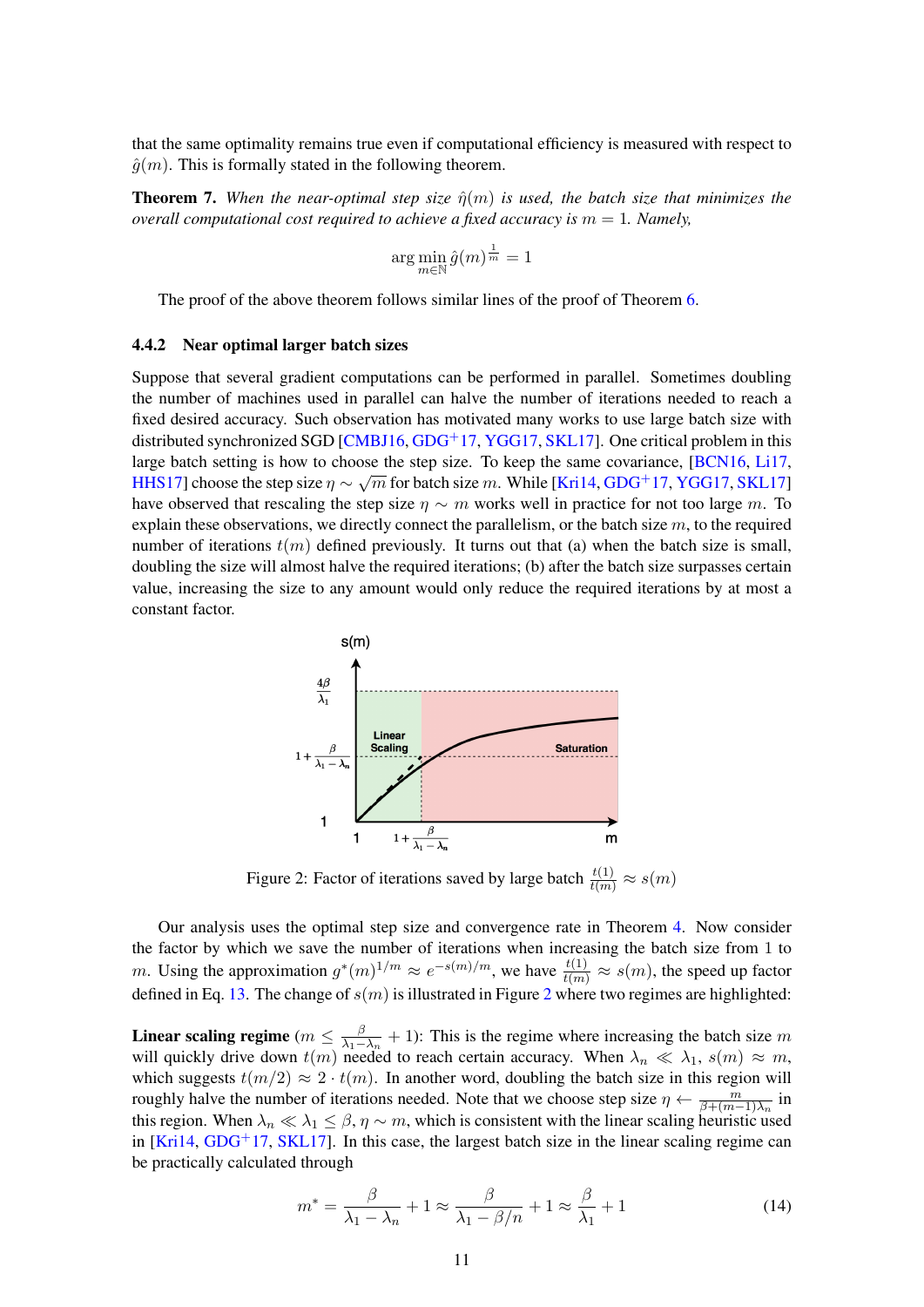**Saturation regime**  $(m > \frac{\beta}{\lambda_1 - \lambda_n} + 1)$ . Increasing batch size in this regime becomes much less beneficial. Although  $s(m)$  is monotonically increasing, it is upper bounded by  $\lim_{m\to\infty} s(m) =$ <br><sup>4β</sup> In fact since  $t^{(\beta)}$  | 1)/ $\lim_{m\to\infty} t(m) < 4$  for small) are hotch size in this regime can  $rac{4\beta}{\lambda_1}$ . In fact, since  $t(\frac{\beta}{\lambda_1 - \beta})$  $\frac{\beta}{\lambda_1-\lambda_n}+1)/\lim_{m\to\infty}t(m)<4$  for small  $\lambda_n$ , no batch size in this regime can reduce the needed iterations by a factor of more than 4.

## <span id="page-11-0"></span>5 Experimental Results

This section will provide empirical evidence for interpolation and our theoretical results on the effectiveness of different mini-batch sizes in the kernel least squares regression setting for some standard positive definite kernels. In that case  $\beta = 1$ ,  $\lambda_1$  and  $m^*$  can be computed efficiently (see [\[MB17\]](#page-14-3) for details).

### 5.1 Interpolation by kernels

<span id="page-11-1"></span>

Figure 3: Histogram of training loss on data points at each epoch

We start by presenting an example of the interpolation phenomenon through training the EigenPro-modified Laplace kernel [\[MB17\]](#page-14-3) on MNIST [\[LBBH98\]](#page-13-16) and a subset (of size  $5 \cdot 10^4$ ) of TIMIT  $[GLF^+93]$  $[GLF^+93]$  $[GLF^+93]$  $[GLF^+93]$ . The histograms in Fig. 3 show the number of points with a given loss calculated as  $\|\bm{y}_i - f(\bm{x}_i)\|^2$  (on feature vector  $\bm{x}_i$  and corresponding binary label vector  $\bm{y}_i$ ). We see that we enter the interpolation regime after only a few epochs of SGD training, but the test loss is consistently decreasing.

## 5.2 Comparison of SGD with the critical batch size  $m^*$  to full gradient descent

<span id="page-11-2"></span>

Figure 4: Comparison of training error ( $n = 10<sup>4</sup>$ ) for different mini-batch sizes (*m*) vs. number of iterations

Theorem [4](#page-7-3) suggests that for SGD with batch size  $m^*$  (by Eq. [14\)](#page-10-1) can reach the same error as GD using at most 4 times the number of iterations. For both MNIST and TIMIT in Fig. [4,](#page-11-2) SGD with batch size  $m^*$  reaches the error of GD using less than 4 times iterations. For HINT-S [\[HYWW13\]](#page-13-18), it takes less than 8 times iterations to reach the same error. Moreover, in line with our analysis, SGD with the larger batch size  $16 \cdot m^*$  (but still much smaller than the data size) converges nearly identical to full gradient descent.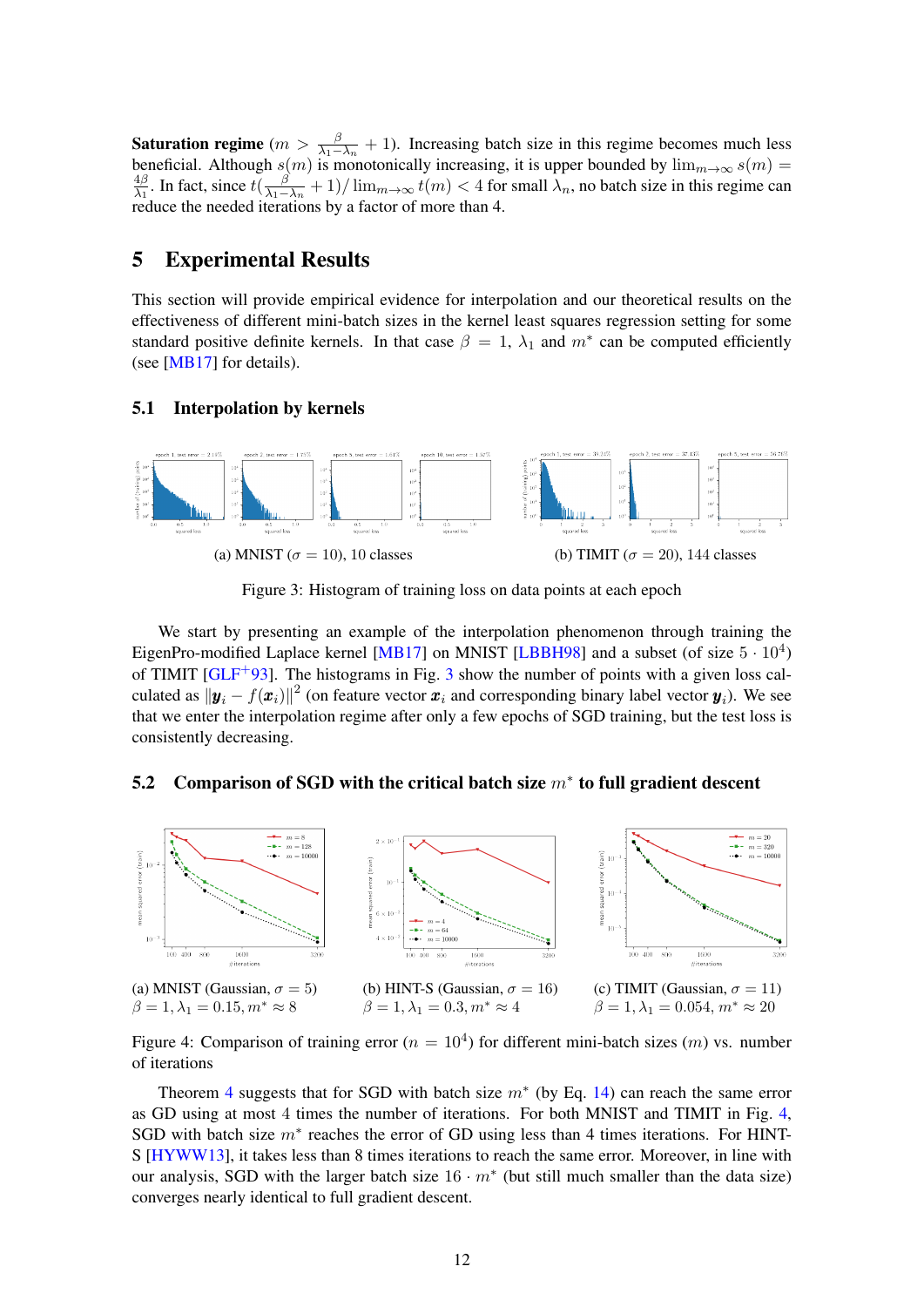<span id="page-12-0"></span>

Figure 5: Comparison of training error ( $n = 10<sup>4</sup>$ ) for different mini-batch sizes (*m*) vs. number of epochs (proportional to computation, note for *n* data points,  $n \cdot N_{epoch} = m \cdot N_{iter}$ )

Note that only the training results are reported here as our analysis applies to them. For completeness we report the test performance in the Appendix [C.](#page-17-0) The test results are consistent with training.

### 5.3 Optimality of batch size  $m = 1$

When different mini-batch sizes are compared. Theorem [6](#page-9-1) and Theorem [7](#page-10-2) show that  $m = 1$ achieves the optimal efficiency for a fixed computational budget. Note for a given batch size, the corresponding optimal step size is chosen according to Eq. [11.](#page-8-0) The experiments in Fig. [5](#page-12-0) show that  $m = 1$  indeed achieves the lowest error for any fixed number of epochs.

### 5.4 Linear scaling and saturation regimes

In the interpolation regime, Theorem [6](#page-9-1) show linear scaling for mini-batch sizes up to (typically small) "critical" batch size  $m^*$  (Eq. [14\)](#page-10-1) followed by the saturation regime. The linear scaling regime  $(1 \leq m \leq m^*)$  is reflected in the small difference in the training error for  $m = 1$  and  $m = m^*$  in Fig. [5.](#page-12-0) The top two lines in the figures show saturation.

Relation to the "linear scaling rule" in neural networks. A number of recent large scale neural network methods including [\[Kri14,](#page-13-8) [CMBJ16,](#page-13-12) [GDG](#page-13-7)<sup>+</sup>17] use the "linear scaling rule" to accelerate training using parallel computation. After the initial "warmup" stage to find a good region of parameters, this rule suggest increasing the step size to a level proportional to the mini-batch size  $m$ . In spite of the wide adoption and effectiveness of this technique, there has been no satisfactory explanation [\[Kri14\]](#page-13-8) as the usual variance-based analysis suggests increasing the step size by a Expranation [KITT4] as the usual variance-based analysis suggests increasing the step size by a factor of  $\sqrt{m}$  instead of m [\[BCN16\]](#page-13-13). We note that this "linear scaling" can be explained by our analysis, assuming that the warmup stage ends up in a neighborhood of an interpolating minimum.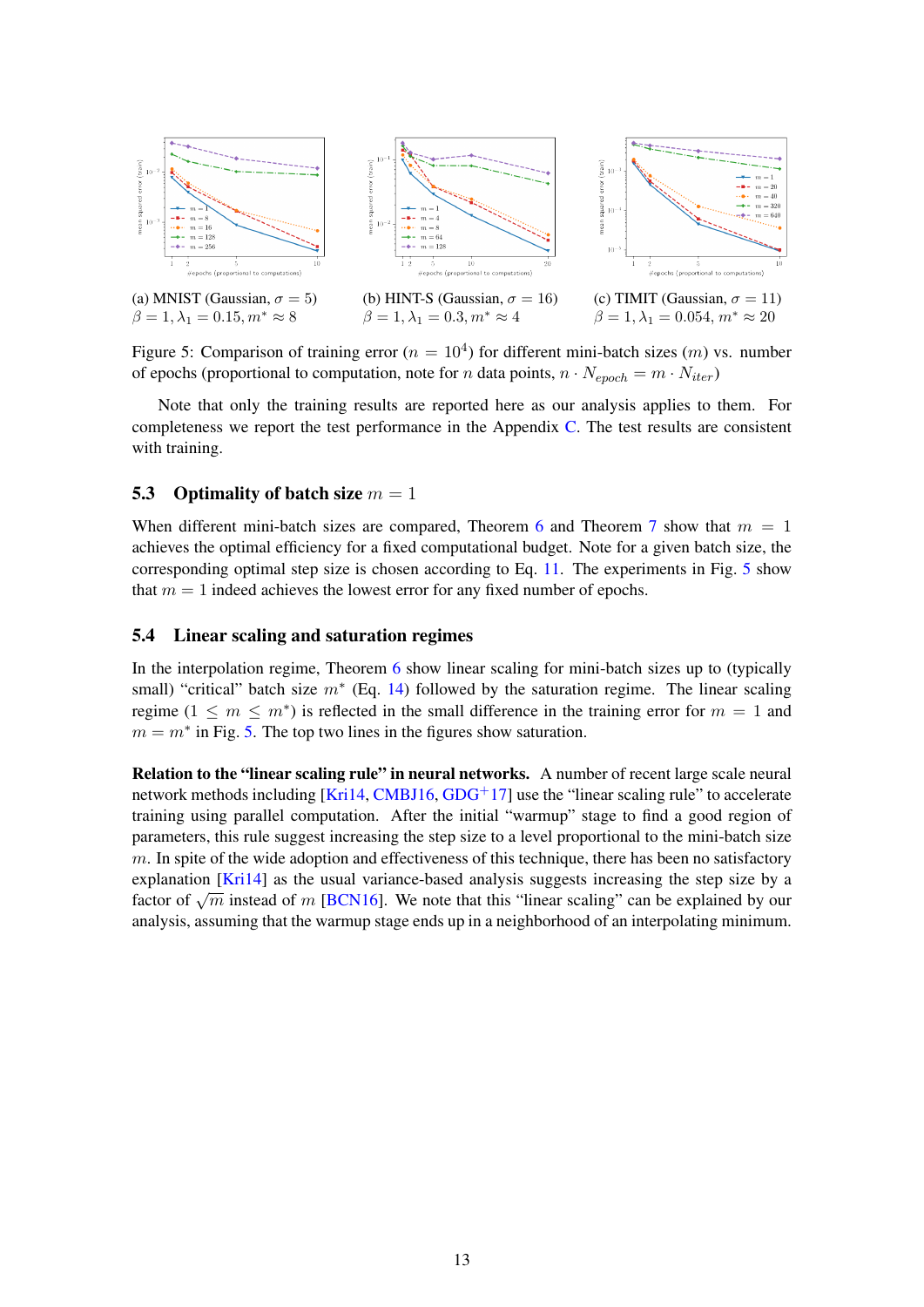## References

- <span id="page-13-11"></span>[AZ16] Zeyuan Allen-Zhu. Katyusha: The first direct acceleration of stochastic gradient methods. *arXiv preprint arXiv:1603.05953*, 2016.
- <span id="page-13-13"></span>[BCN16] Léon Bottou, Frank E Curtis, and Jorge Nocedal. Optimization methods for largescale machine learning. *arXiv preprint arXiv:1606.04838*, 2016.
- <span id="page-13-4"></span>[BFT17] Peter Bartlett, Dylan J Foster, and Matus Telgarsky. Spectrally-normalized margin bounds for neural networks. In *NIPS*, 2017.
- <span id="page-13-2"></span>[CCSL16] Pratik Chaudhari, Anna Choromanska, Stefano Soatto, and Yann LeCun. Entropysgd: Biasing gradient descent into wide valleys. *arXiv preprint arXiv:1611.01838*, 2016.
- <span id="page-13-12"></span>[CMBJ16] Jianmin Chen, Rajat Monga, Samy Bengio, and Rafal Jozefowicz. Revisiting distributed synchronous sgd. *arXiv preprint arXiv:1604.00981*, 2016.
- <span id="page-13-0"></span>[CPC16] Alfredo Canziani, Adam Paszke, and Eugenio Culurciello. An analysis of deep neural network models for practical applications. *arXiv preprint arXiv:1605.07678*, 2016.
- <span id="page-13-10"></span>[DBLJ14] Aaron Defazio, Francis Bach, and Simon Lacoste-Julien. Saga: A fast incremental gradient method with support for non-strongly convex composite objectives. In *NIPS*, 2014.
- <span id="page-13-1"></span>[GAGN15] Suyog Gupta, Ankur Agrawal, Kailash Gopalakrishnan, and Pritish Narayanan. Deep learning with limited numerical precision. In *ICML*, 2015.
- <span id="page-13-7"></span>[GDG+17] Priya Goyal, Piotr Dollár, Ross Girshick, Pieter Noordhuis, Lukasz Wesolowski, Aapo Kyrola, Andrew Tulloch, Yangqing Jia, and Kaiming He. Accurate, large minibatch sgd: Training imagenet in 1 hour. *arXiv preprint arXiv:1706.02677*, 2017.
- <span id="page-13-17"></span>[GLF+93] John S Garofolo, Lori F Lamel, William M Fisher, Jonathon G Fiscus, and David S Pallett. Darpa timit acoustic-phonetic continous speech corpus cd-rom. *NIST speech disc*, 1-1.1, 1993.
- <span id="page-13-15"></span>[HHS17] Elad Hoffer, Itay Hubara, and Daniel Soudry. Train longer, generalize better: closing the generalization gap in large batch training of neural networks. *arXiv preprint arXiv:1705.08741*, 2017.
- <span id="page-13-3"></span>[HLWvdM16] Gao Huang, Zhuang Liu, Kilian Q Weinberger, and Laurens van der Maaten. Densely connected convolutional networks. *arXiv preprint arXiv:1608.06993*, 2016.
- <span id="page-13-18"></span>[HYWW13] Eric W Healy, Sarah E Yoho, Yuxuan Wang, and DeLiang Wang. An algorithm to improve speech recognition in noise for hearing-impaired listeners. *The Journal of the Acoustical Society of America*, 134(4), 2013.
- <span id="page-13-9"></span>[JZ13] Rie Johnson and Tong Zhang. Accelerating stochastic gradient descent using predictive variance reduction. In *NIPS*, 2013.
- <span id="page-13-5"></span>[Kac37] Stefan Kaczmarz. Angenaherte auflosung von systemen linearer gleichungen. *Bull. Int. Acad. Sci. Pologne, A*, 35, 1937.
- <span id="page-13-8"></span>[Kri14] Alex Krizhevsky. One weird trick for parallelizing convolutional neural networks. *arXiv preprint arXiv:1404.5997*, 2014.
- <span id="page-13-16"></span>[LBBH98] Y. LeCun, L. Bottou, Y. Bengio, and P. Haffner. Gradient-based learning applied to document recognition. In *Proceedings of the IEEE*, volume 86, 1998.
- <span id="page-13-14"></span>[Li17] Mu Li. *Scaling Distributed Machine Learning with System and Algorithm Codesign*. PhD thesis, 2017.
- <span id="page-13-6"></span>[LZCS14] Mu Li, Tong Zhang, Yuqiang Chen, and Alexander J Smola. Efficient mini-batch training for stochastic optimization. In *KDD*, 2014.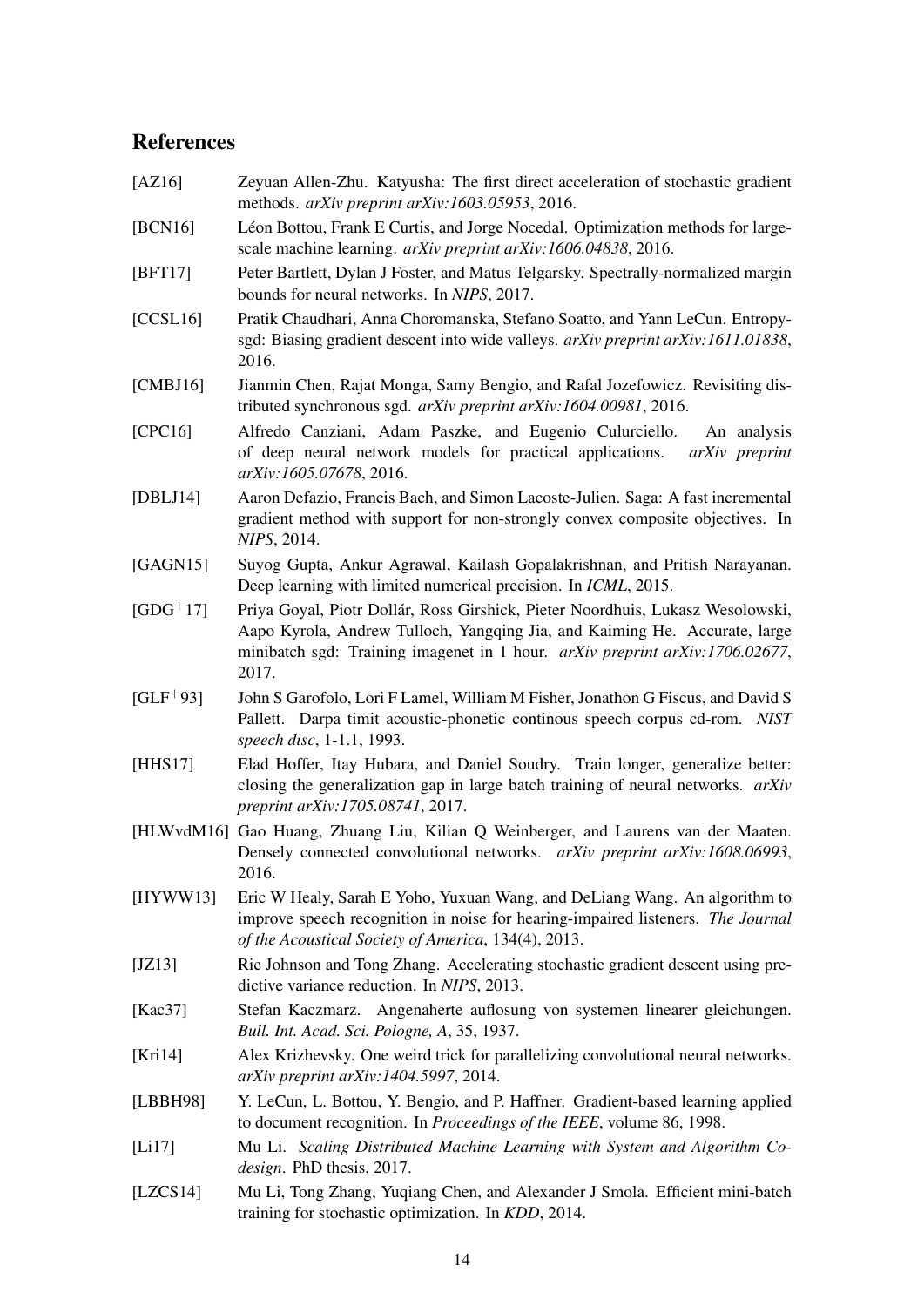- <span id="page-14-6"></span>[MB11] Eric Moulines and Francis R Bach. Non-asymptotic analysis of stochastic approximation algorithms for machine learning. In *NIPS*, 2011.
- <span id="page-14-3"></span>[MB17] Siyuan Ma and Mikhail Belkin. Diving into the shallows: a computational perspective on large-scale shallow learning. *arXiv preprint arXiv:1703.10622*, 2017.
- <span id="page-14-7"></span>[NWS14] Deanna Needell, Rachel Ward, and Nati Srebro. Stochastic gradient descent, weighted sampling, and the randomized kaczmarz algorithm. In *NIPS*, 2014.
- <span id="page-14-11"></span>[RSB12] Nicolas L Roux, Mark Schmidt, and Francis R Bach. A stochastic gradient method with an exponential convergence rate for finite training sets. In *NIPS*, 2012.
- <span id="page-14-0"></span>[Sal17] Ruslan Salakhutdinov. Deep learning tutorial at the Simons Institute, Berkeley, https://simons.berkeley.edu/talks/ruslan-salakhutdinov-01-26-2017-1, 2017.
- <span id="page-14-2"></span>[SEG+17] Levent Sagun, Utku Evci, V Ugur Guney, Yann Dauphin, and Leon Bottou. Empirical analysis of the hessian of over-parametrized neural networks. *arXiv preprint arXiv:1706.04454*, 2017.
- <span id="page-14-4"></span>[SFBL98] Robert E. Schapire, Yoav Freund, Peter Bartlett, and Wee Sun Lee. Boosting the margin: a new explanation for the effectiveness of voting methods. *Ann. Statist.*, 26(5), 1998.
- <span id="page-14-10"></span>[SKL17] Samuel L Smith, Pieter-Jan Kindermans, and Quoc V Le. Don't decay the learning rate, increase the batch size. *arXiv preprint arXiv:1711.00489*, 2017.
- <span id="page-14-5"></span>[SV09] Thomas Strohmer and Roman Vershynin. A randomized kaczmarz algorithm with exponential convergence. *Journal of Fourier Analysis and Applications*, 15(2), 2009.
- <span id="page-14-8"></span>[TBRS13] Martin Takác, Avleen Singh Bijral, Peter Richtárik, and Nati Srebro. Mini-batch primal and dual methods for svms. In *ICML*, 2013.
- <span id="page-14-12"></span>[XZ14] Lin Xiao and Tong Zhang. A proximal stochastic gradient method with progressive variance reduction. *SIAM Journal on Optimization*, 24(4), 2014.
- <span id="page-14-9"></span>[YGG17] Yang You, Igor Gitman, and Boris Ginsburg. Scaling sgd batch size to 32k for imagenet training. *arXiv preprint arXiv:1708.03888*, 2017.
- <span id="page-14-1"></span>[ZBH+16] Chiyuan Zhang, Samy Bengio, Moritz Hardt, Benjamin Recht, and Oriol Vinyals. Understanding deep learning requires rethinking generalization. *arXiv preprint arXiv:1611.03530*, 2016.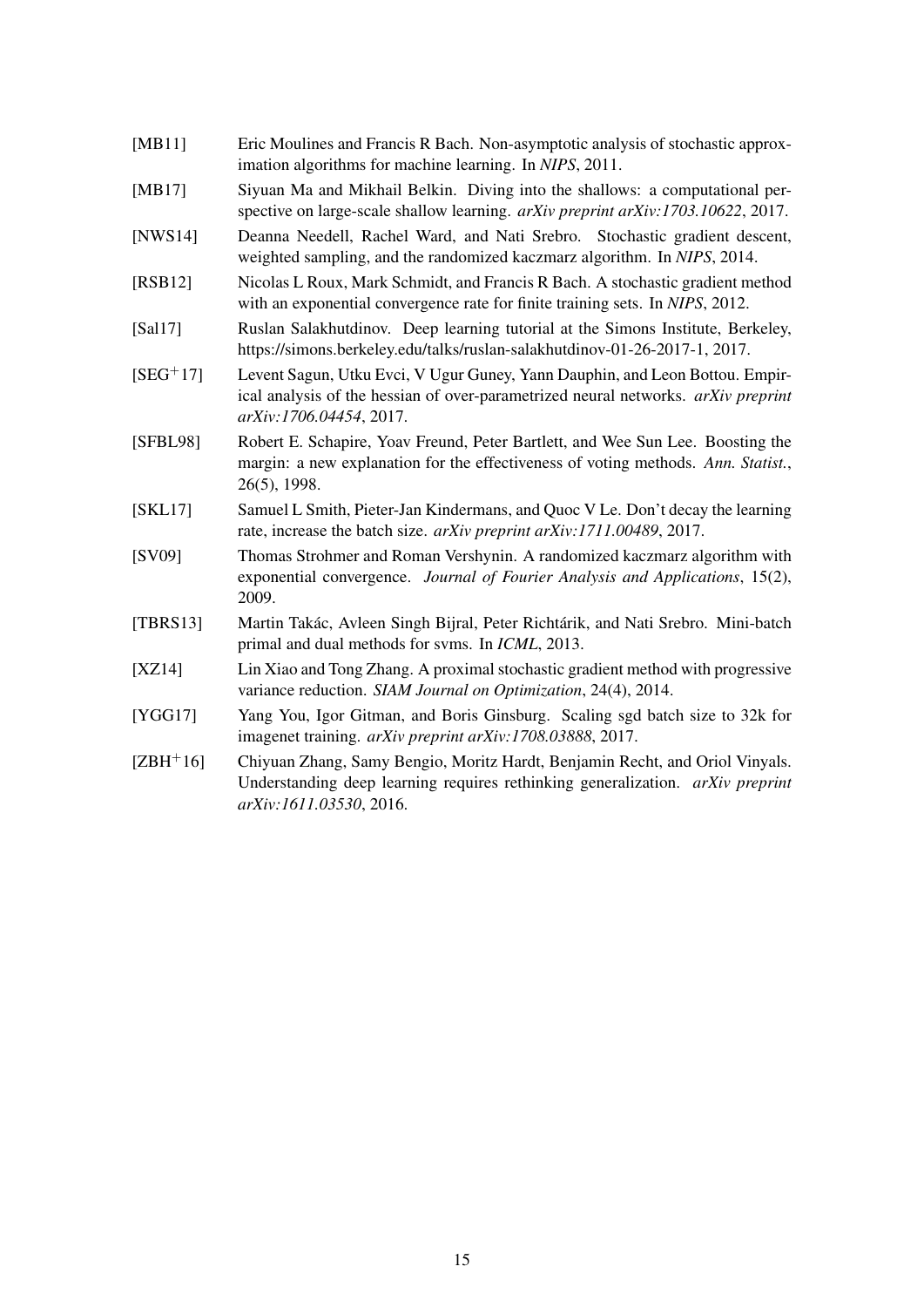## A Proof of Theorem [1](#page-4-2)

The first inequality in the statement of theorem follows directly from  $\beta$ -smoothness of  $\mathscr{L}$ . Namely, we have

<span id="page-15-0"></span>
$$
\mathscr{L}(w_t) \leq \mathscr{L}(w^*) + \langle \nabla \mathscr{L}(w^*), w_t - w^* \rangle + \frac{\beta}{2} ||w_t - w^*||^2 = \frac{\beta}{2} ||w_t - w^*||^2.
$$

Next, we prove the second inequality. To do this, observe that

$$
\mathbb{E}_{w_t} \left[ \|w_t - w^*\|^2 \right] = \mathbb{E}_{w_{t-1}, i_{t-1}} \left[ \langle w_{t-1} - w^* - \frac{1}{\beta} \nabla \ell_{i_{t-1}}(w_{t-1}), w_{t-1} - w^* - \frac{1}{\beta} \nabla \ell_{i_{t-1}}(w_{t-1}) \rangle \right]
$$
\n
$$
= \mathbb{E}_{w_{t-1}, i_{t-1}} \left[ \|w_{t-1} - w^*\|^2 - \frac{2}{\beta} \langle \nabla \ell_{i_{t-1}}(w_{t-1}), w_{t-1} - w^* \rangle + \frac{1}{\beta^2} \left\| \nabla \ell_{i_{t-1}}(w_{t-1}) \right\|^2 \right]
$$
\n(15)

Next, we consider the expectation of the middle term in the last expression, and use  $\alpha$ - strong convexity of  $\mathscr L$  to get

$$
\mathbb{E}_{w_{t-1}, i_{t-1}} [\langle \nabla \ell_{i_{t-1}}(w_{t-1}), w_{t-1} - w^* \rangle] = \mathbb{E}_{w_{t-1}} [\mathbb{E}_{i_{t-1}} [\langle \nabla \ell_{i_{t-1}}(w_{t-1}), w_{t-1} - w^* \rangle | w_{t-1}]]
$$
  
\n
$$
= \mathbb{E}_{w_{t-1}} [\langle \nabla \mathcal{L}(w_{t-1}), w_{t-1} - w^* \rangle]
$$
  
\n
$$
\geq \mathbb{E}_{w_{t-1}} [\mathcal{L}(w_{t-1}) + \frac{\alpha}{2} ||w_{t-1} - w^*||^2]
$$
(16)

From  $(15)$  and  $(16)$ , we get

<span id="page-15-1"></span>
$$
\mathbb{E}\left[\|w_t - w^*\|^2\right] \leq (1 - \frac{\alpha}{\beta}) \mathbb{E}\left[\|w_{t-1} - w^*\|^2\right] \n- \frac{2}{\beta} \left(\mathbb{E}\left[\mathcal{L}(w_{t-1})\right] - \frac{1}{2\beta} \mathbb{E}\left[\|\nabla \ell_{i_{t-1}}(w_{t-1})\|^2\right]\right) \n= (1 - \frac{\alpha}{\beta}) \mathbb{E}\left[\|w_{t-1} - w^*\|^2\right] \n- \frac{2}{\beta} \mathbb{E}\left[\|w_{t-1} - w^*\|^2\right] \n- \frac{2}{\beta} \mathbb{E}\left[\|\ell_{i_{t-1}}(w_{t-1}) - \frac{1}{2\beta}\|\nabla \ell_{i_{t-1}}(w_{t-1})\|^2\right]
$$
\n(17)

By  $\beta$ -smoothness of  $\ell_{i_{t-1}}$ , we have

<span id="page-15-2"></span>
$$
\ell_{i_{t-1}}(w_{t-1}) - \frac{1}{2\beta} \left\| \nabla \ell_{i_{t-1}}(w_{t-1}) \right\|^2 \ge \ell_{i_{t-1}}(w_t) \ge 0
$$

Hence, the last term in  $(17)$  is non-negative. This gives us

$$
\mathop{\mathbb{E}}_{w_t}\left[\|w_t - w^*\|^2\right] \leq (1 - \frac{\alpha}{\beta}) \mathop{\mathbb{E}}_{w_{t-1}}\left[\|w_{t-1} - w^*\|^2\right]
$$

This recurrence gives us the desired bound.

## B Proof of Theorem [6](#page-9-1)

Here, we will provide an exact analysis for the optimality of batch size  $m = 1$  for the cost function  $g^*(m)^{1/m}$ , which, as discussed in Section [4.4.1,](#page-9-2) captures the total computational cost required to achieve any fixed target accuracy (in a model with no parallel computation).

We prove this theorem by showing that  $g^*(m)^\frac{1}{m}$  is strictly increasing for  $m \geq 1$ . We do this via the following two simple lemmas. First, we introduce the following notation.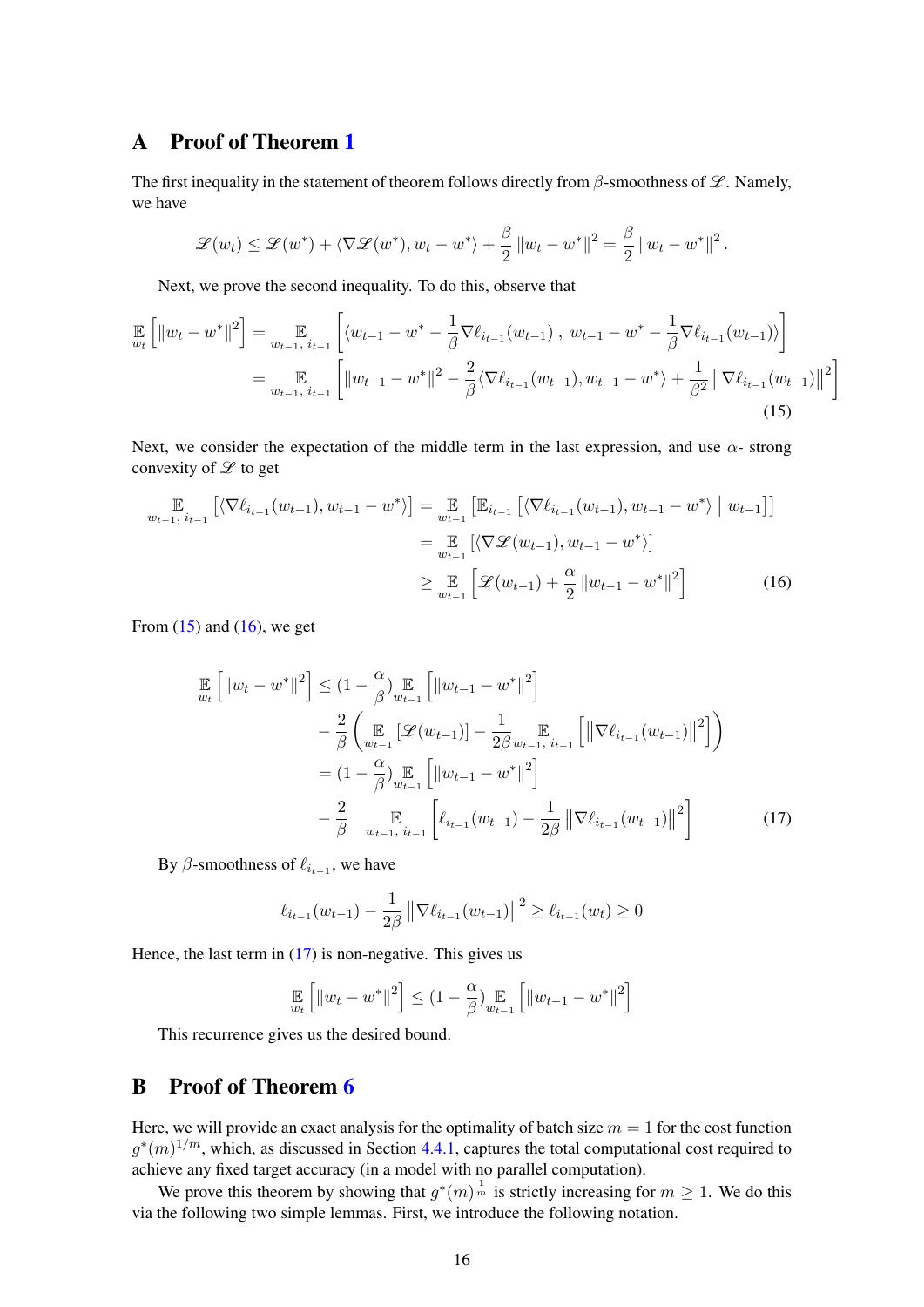Let

$$
g_1(m) = 1 - \frac{m\lambda_n}{\beta + (m-1)\lambda_n}, \ m \ge 1
$$

That is,  $g_1(m)$  is an extension of  $g^*(m)$ ,  $m \in [1, \frac{\beta}{\lambda_1 - \beta_2}]$  $\frac{\beta}{\lambda_1 - \lambda_n} + 1$ ] (given by the first expression in [\(10\)](#page-7-2) in Theorem [4\)](#page-7-3) to all  $m \geq 1$ .

Let  $g_2(m)$  denote the extension of  $g^*(m)$ ,  $m > \frac{\beta}{\lambda_1 - \lambda_n} + 1$  (given by the second expression in [\(10\)](#page-7-2) in Theorem [4\)](#page-7-3) to all  $m \ge 1$ . That is,

$$
g_2(m) = 1 - 4 \frac{m(m-1)\lambda_1\lambda_n}{(\beta + (m-1)(\lambda_1 + \lambda_n))^2}, \ m \ge 1.
$$

<span id="page-16-0"></span>**Lemma 3.**  $g_1(m)^{\frac{1}{m}}$  is strictly increasing for  $m \geq 1$ .

*Proof.* Define  $T(m) \triangleq \frac{1}{m}$  $\frac{1}{m} \ln(1/g_1(m))$ . We will show that  $T(m)$  is strictly decreasing for  $m \ge 1$ , which is tantamount to showing that  $g_1(m)^{\frac{1}{m}}$  is strictly increasing over  $m \geq 1$ . For more compact notation, let's define  $\tau \triangleq \frac{\beta - \lambda_n}{\beta}$  $\frac{\tau \lambda_n}{\beta}$ , and  $\bar{\tau} = 1 - \tau$ . First note that, after straightforward simplification,  $g^*(m) = \frac{\tau}{\tau + \bar{\tau}m}$ . Hence,  $T(m) = \frac{1}{m} \ln(1 + um)$ , where  $u \triangleq \frac{\bar{\tau}}{\tau} = \frac{\lambda_n}{\beta - \lambda}$  $\frac{\lambda_n}{\beta - \lambda_n} > 0$ . Now, it is not hard to see that  $T(m)$  is strictly decreasing since the function  $\frac{1}{x} \ln(1 + ux)$  is strictly decreasing in x as long as  $u > 0$ .  $\Box$ 

<span id="page-16-1"></span>**Lemma 4.**  $q_1(m) \leq q_2(m)$ , for all  $m \geq 1$ .

*Proof.* Proving the lemma is equivalent to proving  $\frac{4m(m-1)\lambda_1\lambda_n}{(\beta+(m-1)(\lambda_1+\lambda_n)^2)} < \frac{m\lambda_n}{\beta+(m-1)}$  $\frac{m\lambda_n}{\beta + (m-1)\lambda_n}$ . After direct manipulation, this is equivalent to showing that

<span id="page-16-2"></span>
$$
(m-1)^{2}(\lambda_1 - \lambda_n)^{2} - 2(m-1)\beta(\lambda_1 - \lambda_n) + \beta^{2} \ge 0,
$$

which is true for all m since the left-hand side is a complete square:  $((m-1)(\lambda_1 - \lambda_n) - \beta)^2$ .

Given these two simple lemmas, observe that

<span id="page-16-3"></span>
$$
g^*(1) = g_1(1) \le g_1(m) = g^*(m), \quad \text{ for all } m \in [1, \frac{\beta}{\lambda_1 - \lambda_n} + 1], \tag{18}
$$

where the first and last equalities follow from the fact that  $g_1(m) = g^*(m)$  for  $m \in [1, \frac{\beta}{\lambda_1}]$  $\frac{\beta}{\lambda_1-\lambda_n}+1],$ and the second inequality follows from Lemma [3.](#page-16-0) Also, observe that

$$
g^*(1) = g_1(1) \le g_1(m) \le g_2(m) = g^*(m), \quad \text{ for all } m > \frac{\beta}{\lambda_1 - \lambda_n} + 1,
$$
 (19)

where the third inequality follows from Lemma [4,](#page-16-1) and the last equality follows from the fact that  $g_2(m) = g^*(m)$  for  $m > \frac{\beta}{\lambda_1 - \lambda_n} + 1$ . Putting [\(18\)](#page-16-2) and [\(19\)](#page-16-3) together, we have  $g^*(1) \le g^*(m)$ , for all  $m \geq 1$ , which completes the proof.